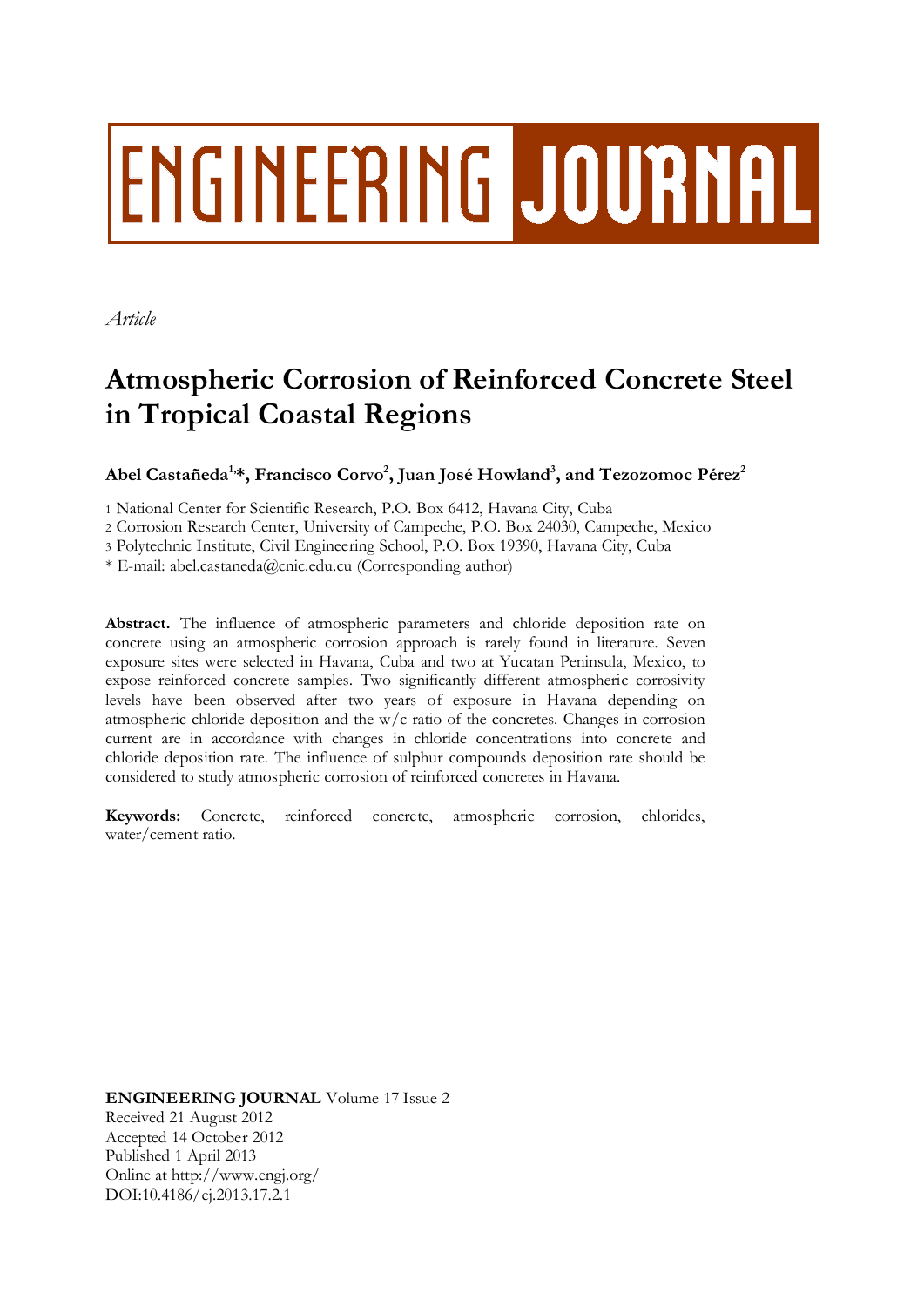#### **1. Introduction**

Atmospheric corrosivity for metals ranges from C3 to >C5 is according to ISO 9223 standard in tropical coastal atmospheres [1-2]. The influence of atmospheric parameters, chloride deposition rate and other contaminants on metals in tropical climate have been extensively studied; however, in the case of reinforced concrete structure, chloride deposition rate is not directly related to corrosion of the reinforcing steel rebars because the chloride penetration rate into the concrete cover to reach the reinforcing steel rebars surface depends on the concrete properties, particularly it capillarity and porosity [3-10]. The development of the pore structure of hydrating Portland cement systems is fundamental to behavior of concrete exposed to a variety of aggressive environments. It influences mass transport of ions into the material and their interaction with concrete constituents as well as the diffusion characteristics of concrete [11]. Gradients of moisture content, hydrostatic pressure, stress, temperature, concentration of aggressive chemicals, and the diameter and distribution of permeable pores in the concrete, disturb the equilibrium state of fluids in a porous material, therefore, the transfer of fluid flux occurs in order to restore the equilibrium. This process of transport of fluid flux is generally described in terms of adsorption, diffusion, absorption, and permeability. The state of water in the concrete pore influences on these processes.

Atmospheric corrosion aggressivity for metals is established based in weight loss or environmental parameters [1]. Respecting to reinforcing steel rebars, localized corrosion (usually called as pitting corrosion) is the predominant type. That is not the case for metals in the atmosphere, where generalized corrosion is very frequent, excepting passive metals like aluminum and others. Under this approach, an evaluation of atmospheric corrosivity respecting reinforcing steel rebars should be different. In the case of coatings, the necessary time for visual deterioration is an important factor; for example, time for changes in color, presence of corrosion products in the concrete surface, presence of blisters and other defects are very important. From the corrosion point of view, concrete cover can be considered as a protective composite coating deposited on reinforcing steel rebars. This protective coating is characterized for a relative thickness and high porosity. In the case of paint and varnishes, recommendations are made to use paints as protective coatings depending on the corrosivity of the environment [12]. In the case of paints and concrete, corrosivity should be defined based on durability time and not on metal loss. Concrete cover properties changes in a relatively wide range and they are very important for determining chloride concentration, that is why it is a difficult task to establish a relative prediction of reinforced concrete durability in coastal and marine zones based on atmospheric salinity deposition. The same situation occurs for metals and coatings, because there is a wide range of coatings and metal alloys. Under such circumstances, standard reference samples could be used as patterns for atmospheric corrosivity, in the same way as occurs on metals.

Significant corrosion of reinforcing steel rebars in the reinforced concrete structure starts when chloride threshold is reached and after this moment the corrosion damage of the structure increases very fast [13]. Under this conception, the most important parameter to be determined respecting the influence of the environment in coastal and marine sites is the necessary time to reach the critical chloride content or chloride threshold in the reinforcing steel rebars surface. This time does not depend only on the chloride deposition rate and other atmospheric parameters, but also on the properties of concrete, particularly capillarity, cover thickness of steel rebars and so on. It is the time in which corrosion initiates. After this time, corrosion propagates and its rate is relatively fast, depending on the environment and the properties of concrete cover. Corrosion current could be an index about the influence of chloride content in reinforcing steel bars corrosion but it should be applied considering the type of corrosion, because when generalized corrosion occurs, corrosion attack takes place in almost all the metallic surface, but when localized corrosion occurs there are areas of the metallic surface where corrosion attack is localized while other areas remain without significant corrosion.

Bastidas-Arteaga et al. described the influence of the distance from the sea on the probability of corrosion initiation using a stochastic model [14].The impact of the distance to the sea was observed by analyzing the results for a lifespan of 30 years. It was noted that for all locations, the probability of corrosion initiation is higher for the tropical environment. Tropical environments are characterized by higher values of temperature and humidity, it causes that the time to corrosion initiation is reduced. The influence of the distance to the seashore in Yucatan Peninsula on reinforcing steel rebars corrosion was extensively studied by Castro [15].

To study the influence of atmospheric environment on different types of concrete was the main objective of the CYTED project DURACON, developed between 11 Iberoamerican countries [16]. The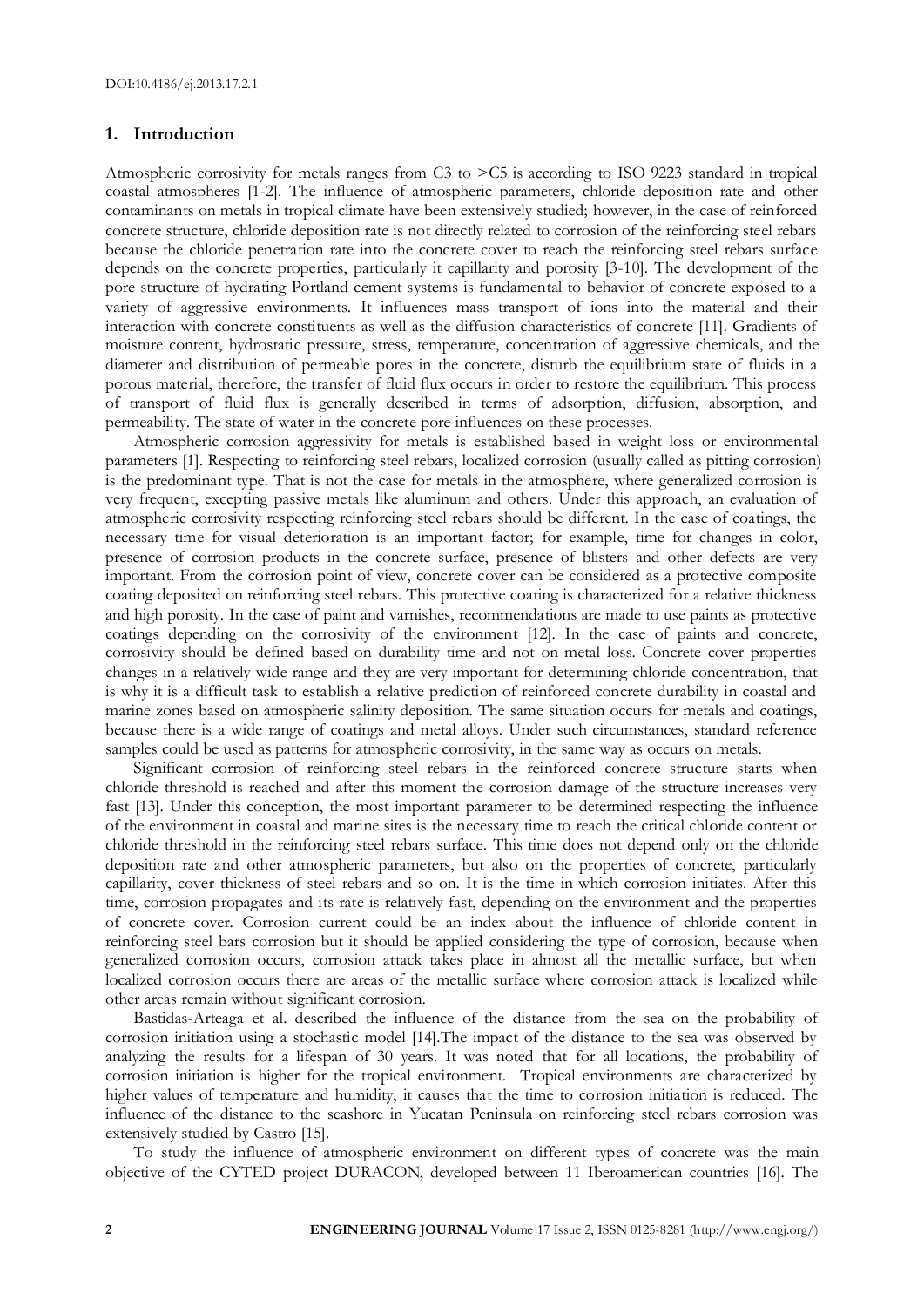first results obtained showed that in marine atmospheres, chloride deposition rate should be considered a decisive factor when evaluating the probability of reinforcing steel rebars corrosion [17].

Deposition measurements are a common way to analyze salt presence in the atmosphere. The wet candle device is frequently used for this purpose, as part of standardized procedures to measure the amount of chloride salts which is captured from the atmosphere on a prescribed exposed area of the apparatus. A decreasing tendency for the total amount of chlorides that penetrate into reinforced concrete structures built in coastal atmospheres as function of distance to the shoreline have been observed under natural exposures [18].

Chlorides present in the atmosphere, which represent the availability to deposit on the reinforced concrete surface and penetrate into concrete, can be studied using different methods, including the wet candle and the dry plate methods. The results can be correlated with chlorides accumulated into concrete. Recently, chloride penetration in different types of mortars is reported for a tropical country (Bangla Desh) [19]. A relative small chloride deposition rate is determined using the wet candle method in the coastal zone, where maxima oscillated around 60 mg/m<sup>2</sup>d; however for Brazil, Meira proposed that chloride deposition rate on the wet candle can be used as an environmental indicator, helping to preview the expectancy of service life of concrete structures or suggesting minimum concrete steel rebars cover thicknesses for a required service life [20]. It is concluded that service life can vary between 30% and 60% if the same concrete is in a marine atmosphere zone with  $120 \text{ mg/m}^2$ d or with  $500 \text{ mg/m}^2$ d, which represents an increase of more than four times on chloride deposition rate.

The main objective of the present paper is to obtain valuable information for maintenance, construction, designing and protection of reinforced concrete structures in the coastal regions in Havana City and Yucatan Peninsula. A significant damage of reinforced concrete structures has been observed near the Havana City.

#### **2. Experimental Procedure**

Two sets of experiments have been performed. Seven exposure sites were selected in Havana City Cuba, at different distances to the north seashore. Cuba is a long and Narrow Island located almost parallel to the Equator. Havana city is located in the north seashore in the west side of the Island. In the present paper, results of two years of exposure are reported.

The other experiment was carried out in the Yucatan Peninsula, Mexico. Two exposure sites were selected close to the Mexican Gulf shoreline. Yucatan Peninsula is placed also in tropical climate. Average temperature in the exposure sites is slightly higher than in Cuba and relative humidity is slightly lower. This experiment was performed only during one year of exposure and is reported for comparison [2].

Concrete samples were prepared using aggregates of the surrounding region. It causes that concrete samples properties for Havana and Yucatan are significantly different. It is useful to compare their behavior in tropical coastal atmospheres.

#### **Exposure sites in Havana City Cuba**

Seven exposure sites selected at Havana City Cuba to different distances to the shoreline were showed (Fig. 1). According to the location of the sites, an extreme atmospheric corrosivity (>C5) should be expected at site No.1 because it is located at less than 20 m of the Cuban north shoreline, followed by site No. 2 and the site No. 3 in a lower level of corrosivity [3]. The influence of airborne salinity should be lower at sites located at a distance higher than 1 km to the shoreline, excepting site No.4 (there is a previous report of atmospheric corrosivity level for this site-C4) site which is located close to Havana Bay [2].

Temperature and relative humidity, on the seven sites, were measured (using data loggers) every 0.5 hours during the first year. The measuring period was September 2007-August 2008 (Table 1). It can be observed that average temperature oscillates between 26.1 and 28.6oC. Although changes in temperature are small, an increase in average temperature is observed when distance to the shoreline increases. These conditions should slightly enhanced chloride penetration in samples near the shoreline because condensation of moisture is favored at lower temperature.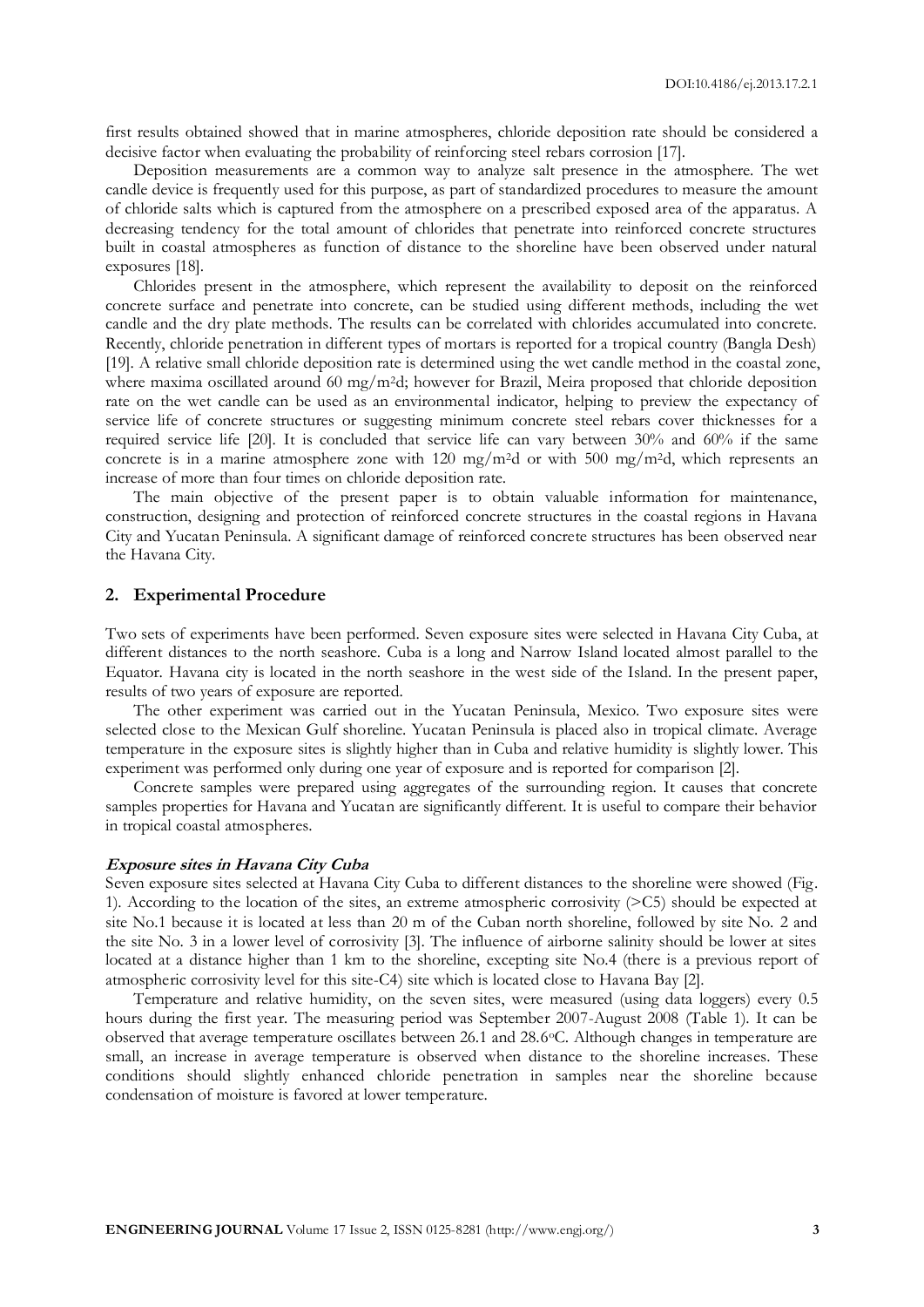

Fig. 1. Seven exposure sites selected at Havana City Cuba at different distances to the shoreline.

Respecting relative humidity, average values are lower for the two sites located far from the shoreline, corresponding to the higher average temperature. Sites located closer to the shoreline show relative humidity average over 80% (Table 1). These conditions show that the chlorides concentrations should be enhanced on sites close to the shoreline because porous system should be more saturated by water. At the same time, chloride deposition rate is higher near the shoreline.

#### **Exposure sites in Yucatan Peninsula Mexico**

The two exposure sites selected at Yucatan Peninsula were showed (Fig. 2). The site No. 8, located at Yucatan State, very close to the shoreline, and the site No. 9, located at Campeche State and also close to the shoreline, but under conditions of lower airborne salinity due to the wind pattern distribution [1].



Fig. 2. Two exposure sites selected at Yucatan Peninsula Mexico to different distances to the shoreline.

Information about corrosivity according to ISO 9223 classification for all exposure sites is presented (Table 1) from the time of wetness in function of chloride and sulphur compounds deposition rate. In the case of the sites No. 4, 8 and 9, atmospheric corrosivity has been classified in previous investigations [2]. The classification of corrosivity for the other exposure sites has been made based on levels established on ISO 9223 according to environmental parameters [1].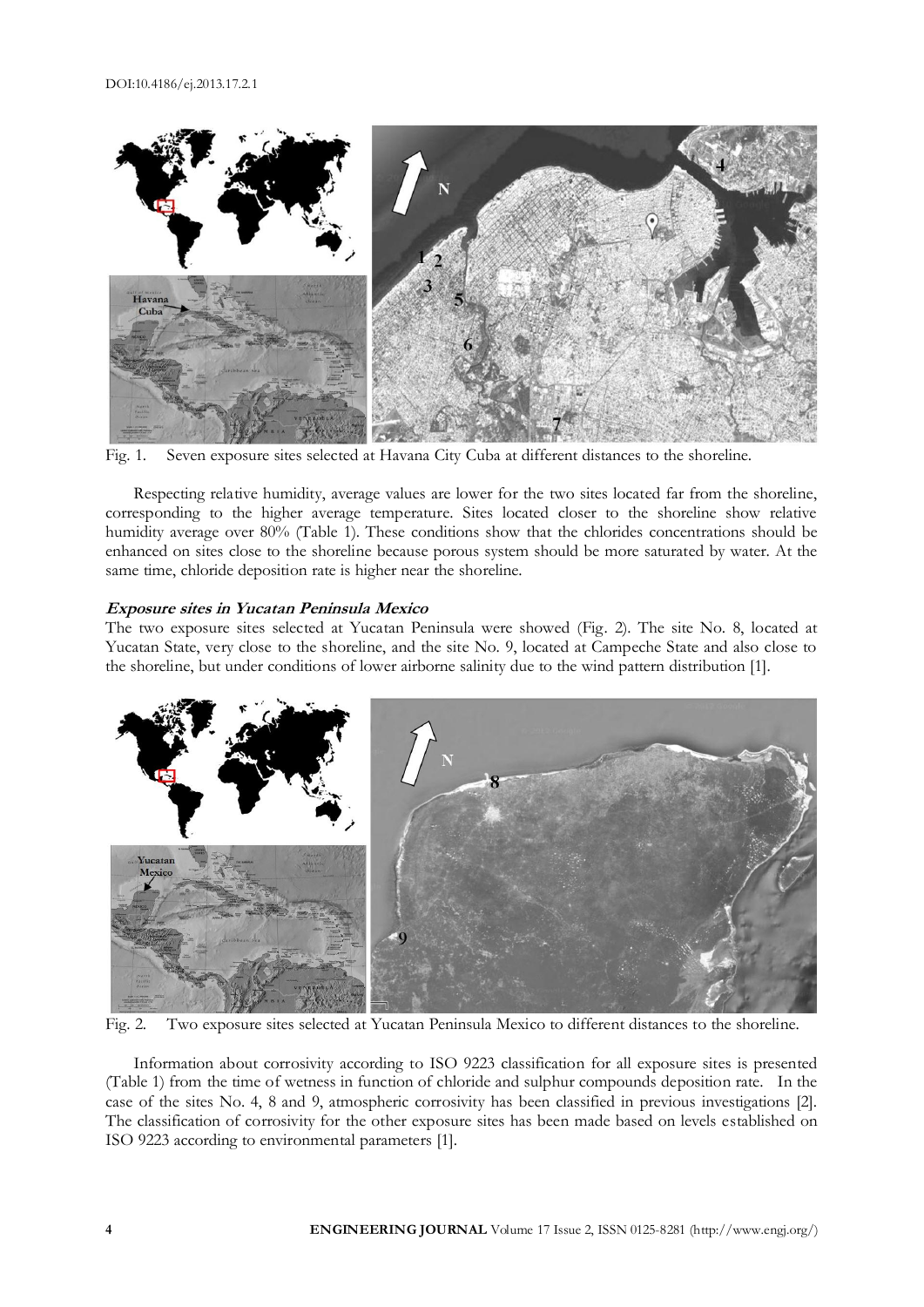| 190 9229 IOI Cuban and incritan sites iocalcu io unicitiil uistantes to the shoitmile.<br>Country | Cuba           |                |                |             |                |                |                | Mexico    |            |
|---------------------------------------------------------------------------------------------------|----------------|----------------|----------------|-------------|----------------|----------------|----------------|-----------|------------|
| <b>Exposure site</b><br>Distance to shoreline (m)                                                 | 1<br>(20)      | 2<br>(360)     | 3<br>(615)     | 4<br>(1500) | 5<br>(1600)    | 6<br>(2678)    | 7<br>(4500)    | 8<br>(50) | 9<br>(150) |
|                                                                                                   |                |                |                |             | Yearly Average |                |                |           |            |
| Relative Humidity<br>(0/0)                                                                        | 81.0           | 81.6           | 83.8           | 82.5        | 83.2           | 77.1           | 77.2           |           |            |
| Temperature<br>$(^0C)$                                                                            | 26.1           | 26.2           | 26.6           | 28.1        | 26.5           | 28.6           | 27.9           |           |            |
| Time of wetness<br>(h/y)                                                                          | 4 9 6 6        | 4789           | 4 4 8 9        | 3 4 9 5     | 4 5 7 6        | 3782           | 3 2 2 4        | 2 8 2 6   |            |
| Chloride deposition rate<br>$(mg m-2d-1)$                                                         | 719.5          | 16.3           | 4.2            | 13.0        | 2.9            | 2.7            | 1.9            | 470.8     | 70.5       |
| Sulphate deposition<br>rate (mg $m^{-2}d^{-1}$ )                                                  | 57.7           | 21.6           | 20.5           | 28.5        | 18.0           | 15.1           | 18.2           | 2.6       |            |
| Corrosivity classification<br>according to ISO 9223                                               | C <sub>5</sub> | C <sub>3</sub> | C <sub>3</sub> | $C3*$       | C <sub>3</sub> | C <sub>3</sub> | C <sub>3</sub> | $C5*$     | $C3*$      |

Table 1. Climate parameters, average deposition rate, and estimated corrosivity classification according to ISO 9223 for Cuban and Mexican sites located to different distances to the shoreline.

\**Previously determined.*

#### **Atmospheric corrosivity classification of corrosion sites**

It is important to note that site No. 2, a site located at 360 m of the shoreline, should report a significant chloride deposition rate [ClDR], but the direct arrival of airborne salinity to this site is difficult because samples are located in the back of a  $12<sup>th</sup>$  floor building placed in front to the shoreline (Table 1). A corrosivity level lower than expected according to the distance to the shoreline should be obtained.

Sites 2, 3 and 4 are closer to the shoreline, or the Havana Bay seashore. In addition, classification of chloride deposition rate is S1, higher than the other sites excepting Station No.1.

Sites 5, 6 and 7 are relatively far from the shoreline, under urban influence, and should have a lower atmospheric corrosivity (supposing not significant the influence of urban environment). Under these conditions, instead to a similar prediction of corrosivity using ISO 9223, differences in corrosivity should exists between sites located at a salinity classification S3 (20 m distance to the shoreline), other sites at a distance lower than 1 km to the shoreline (including site No. 4) with a S1 classification and those sites placed at more than 1 km to the shoreline (Stations 5, 6 and 7) presenting So classification.

Exposure sites at Yucatan Peninsula Mexico show two significantly different atmospheric corrosivity levels because site No. 8 is a coastal site with significant chloride deposition rate is S3, and site No. 9, although it is a coastal site, due to the existing wind pattern, does not report high values of chloride deposition (S2).

# **Concrete samples exposed in Havana City Cuba**

Nine concrete samples and six of reinforced concrete were prepared for every exposure site at Havana City Cuba. Dimension of the samples is 20 cm x 20 cm x 20 cm. Three water/cement (w/c) ratios were used: 0.4, 0.5 and 0.6. Three concrete samples two of reinforced concrete were used for each w/c ratio. Results obtained in the first and second year of exposure are presented in the present paper.

Four reinforcing steel rebars of 200 mm length, were placed into every reinforced concrete sample, two reinforcing steel rebars at 20 mm cover and two corresponding to 40 mm cover. The distance between reinforcing steel rebars is 10 mm (Fig. 3). Previous introduction of the reinforcing steel rebars in concrete, chemical cleaning was carried out, in order to avoid any possible corrosion product in the surface and keep the surface in similar conditions.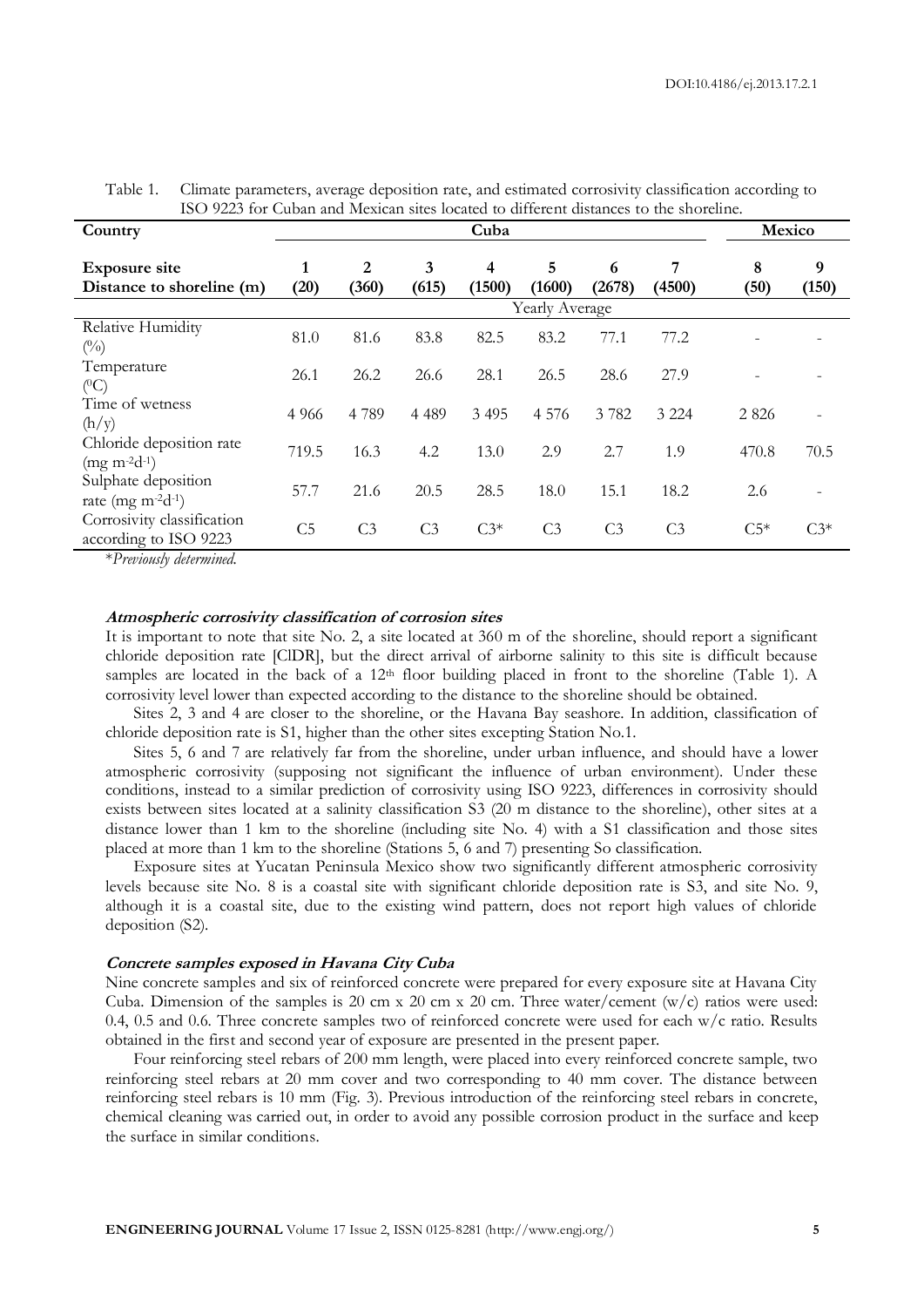

Fig. 3. Dimensions of concrete samples (including reinforcing steel rebars) prepared for exposure in exposure sites of Havana City.

Aggregates combination depending on  $w/c$  ratio of the concretes is presented (Table 2). The origin of the different aggregates was the following: Portland cement P-350 produced at Cuban factory, washed sand original of quarry, gravel grade A (limestone), 19 mm of quarry too and superplasticizer admixture to reduces water content in the concretes about 20-25%. The concrete consistency measured by the Abrams cone, the necessary water quantity and the admixture volume in the preparation of the concrete samples, according to w/c ratio are presented (Table 3). Slump was determined using the Abrams cone method [NC ISO 1920-2 Testing of concrete. Part 2: Properties of fresh concrete]. All samples were cured during 28 days by total immersion in water (curing tank).

Compressive strength was determined using a 2 000 kN testing machine. Concrete samples prepared for this test were of cylindrical shape (height  $=$  30 cm and diameter  $=$  15 cm) and cured for 28 days by total immersion in water. Three values of concrete compressive strength were determined for each w/c ratio. The average compressive strength values in both countries were similar to mixed concrete manufactured in Indonesia, Japan and USA companies as reported [21].

Ultrasonic pulse velocity can be used as criteria of concrete homogeneity. A TIC PROCEQ model instrument was used to measure the ultrasonic pulse velocity. Transmission and detector were placed in parallel, obtaining a direct measure of ultrasonic pulse velocity. Two samples for every w/c ratio were evaluated. Evaluation was carried out in all parallel faces, three for every sample. In general, the average values obtained show that concrete homogeneity is acceptable (Table 3).

Capillarity absorption coefficient and effective porosity were determined based on the methodology established by Göran Fagerlund and according to Cuban standard [22]. Two cylindrical shape samples measuring 6.2 cm diameter were extracted in samples of  $w/c$  ratio 0.4, 0.5 and 0.6. These specimens were cut at 20 mm thickness. Every cylinder was cut into eight pieces. For every w/c ratio, 16 small cylinders measuring 20 mm height were obtained. All pieces were dried at 50 °C during 48 h into an oven up to constant weight. Samples were covered with paraffin wax on their sides. Afterwards, the pieces were placed in desiccators under low relative humidity.

Testing cylinders were placed on a layer of silica sand of about 10 mm thickness where water level was maintained 5 mm over the lower surface of the cylinders. Suction processes took place only by the lower surface. Every testing cylinder was weighted before placing on the sand layer and afterwards, at different times, according to the testing program, it was weighted again. An analytical balance (0.2 mg accuracy) was used.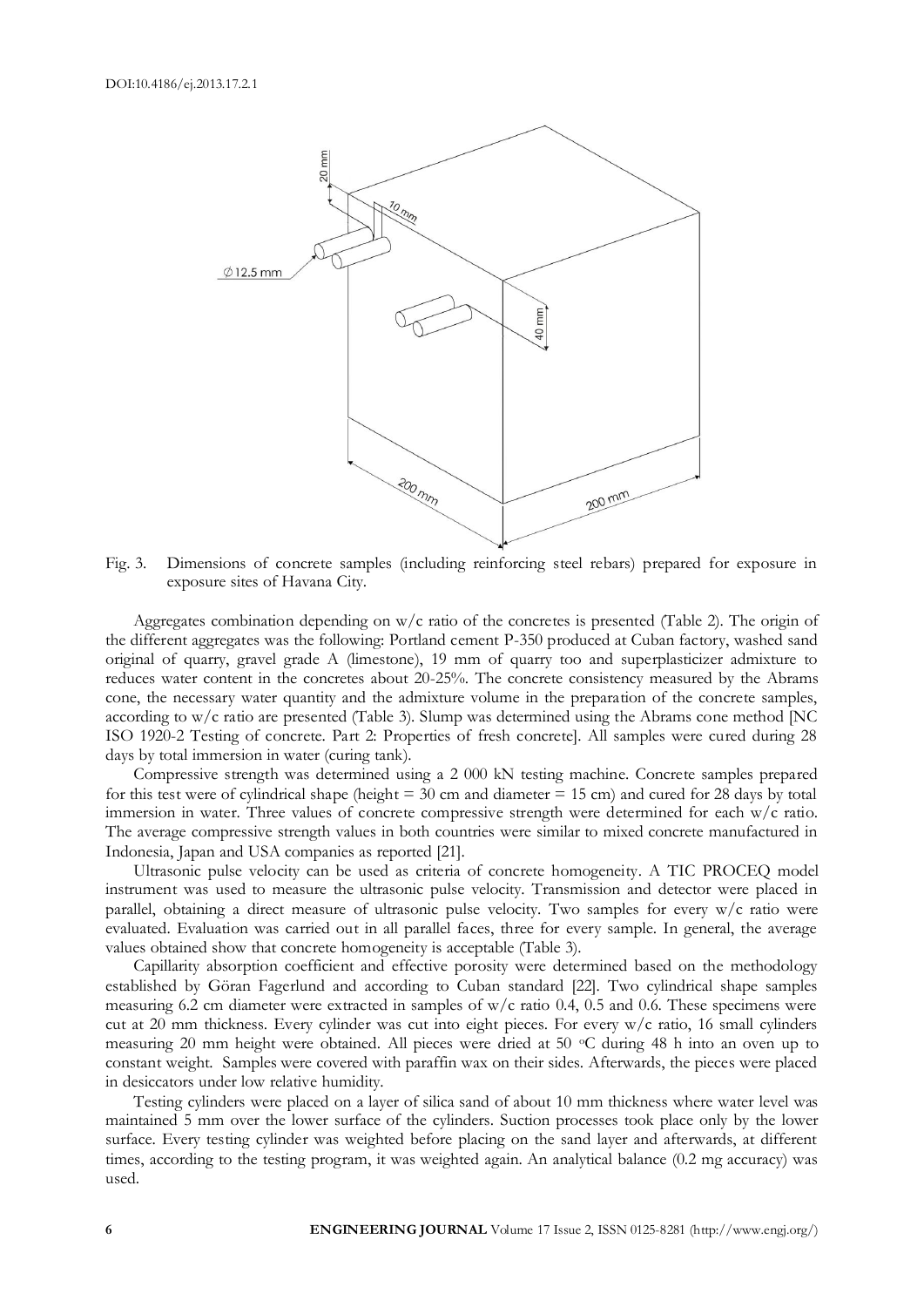|                          | Concrete water/cement ratio |         |         |         |         |         |  |  |  |
|--------------------------|-----------------------------|---------|---------|---------|---------|---------|--|--|--|
| <b>Constituents</b>      | 0.4                         |         | 0.5     |         | 0.6     |         |  |  |  |
|                          | Yucatan                     | Havana  | Yucatan | Havana  | Yucatan | Havana  |  |  |  |
| Cement                   |                             | 365     | 400     | 365     | 350     | 365     |  |  |  |
| (Kg)                     |                             |         |         |         |         |         |  |  |  |
| Sand                     |                             | 750     | 888     | 750     | 888     | 750     |  |  |  |
| (Kg)                     |                             |         |         |         |         |         |  |  |  |
| Coarse Aggregate         |                             |         | 806     | 1 0 3 0 | 881     |         |  |  |  |
| (Kg)                     |                             | 1 0 3 0 |         |         |         | 1 0 3 0 |  |  |  |
| Water                    |                             |         |         |         |         | 222     |  |  |  |
| $(\mathrm{L})$           |                             | 148     | 200     | 186     | 203     |         |  |  |  |
| Water-reducing Admixture |                             |         |         |         |         |         |  |  |  |
| (% of cement weight)     |                             | 1.7     |         | 1.2     |         | 1.0     |  |  |  |

Table 2. Concrete composition used in Havana and Yucatan site.

Table 3. Abram's cone slump, compressive strength, density, capillarity absorption coefficient, effective porosity and ultrasound pulse velocity of the concrete samples prepared in Cuba and Mexico.

| Country                                                        |         | Cuba               |                    |      | <b>Mexico</b> |
|----------------------------------------------------------------|---------|--------------------|--------------------|------|---------------|
|                                                                |         | Water/cement ratio | Water/cement ratio |      |               |
| Concrete properties                                            | 0.4     | 0.5                | 0.6                | 0.5  | 0.6           |
| $Slump$ (cm)                                                   | 15      | 17                 | 18                 |      |               |
| Compression strength (MPa)                                     | 35.1    | 29.4               | 25.6               | 25.7 | 19.1          |
| Density ( $kg \, \text{m}$ <sup>-3</sup> )                     | 2 3 5 2 | 2 3 4 2            | 2 3 0 8            |      |               |
| Absorption capillary K (kg m <sup>-2</sup> s <sup>-1/2</sup> ) | 0.00189 | 0.00559            | 0.0126             |      |               |
| Porosity $(\%)$                                                | 8.05    | 13.32              | 19.65              |      |               |
| Ultrasound $(m s-1)$                                           | 4 241.6 | 4 0 8 2.1          | 3 9 2 0.8          |      |               |

#### **Samples exposed at Yucatan sites**

This experiment was carried out previously to the one performed in Havana City Cuba. Although samples were not prepared in the same manner as in Havana, we consider important to analyze the differences in order to obtain more general conclusions.

Cylindrical specimens of 75 mm diameter x 150 mm length were prepared using Portland cement with a w/c ratio of 0.5 and 0.6. One batch of samples prepared using crushing calcareous aggregates, but only w/c ratio 0.5, was exposed at Station No.8 from August 1993 to August 1994. Samples of w/c ratio 0.5 and 0.6 were exposed at Station No.9 during February 1995 to January 1996. Natural river rounded gravels was used as aggregates. River aggregates present a lower contact area because their surface is less roughness.

The two extremes of the cylindrical specimens were covered with a bituminous coating to induce only a radial penetration.

Aggregates combination used is presented (Table 2). No plasticizer admixture was used. Samples were cured during 28 days. It is important to note that compressive resistance of samples prepared in Havana is significantly higher than those prepared at Yucatan. At the same time, slump (by the Abrams cone) is significantly lower for Yucatan samples. Although capillarity absorption coefficient and effective porosity were not measured, a higher capillarity and porosity should correspond to these samples respecting those prepared in Havana (Table 3). A higher chloride penetration should be expected.

## **Measurement of pollution**

Chloride deposition rate [ClDR] was obtained using the dry plate device, consisting in the use of a piece of dry cotton fabric of dimension 320 mm x 220 mm and kept stretched and perpendicular to the wind in a wood holder exposed under a shed (Fig. 4). The piece of dry cotton is changed at the end of each month in every exposure site and stored in polymer bag (September 2007 to August 2008). The amount of chloride deposition on the dry cotton is determined analytically by potentiometric titration with AgNO3 solution 0.05 M and the deposition rate is calculated. Two values monthly, one to each dry plate device for a total of 24 values were obtained [23].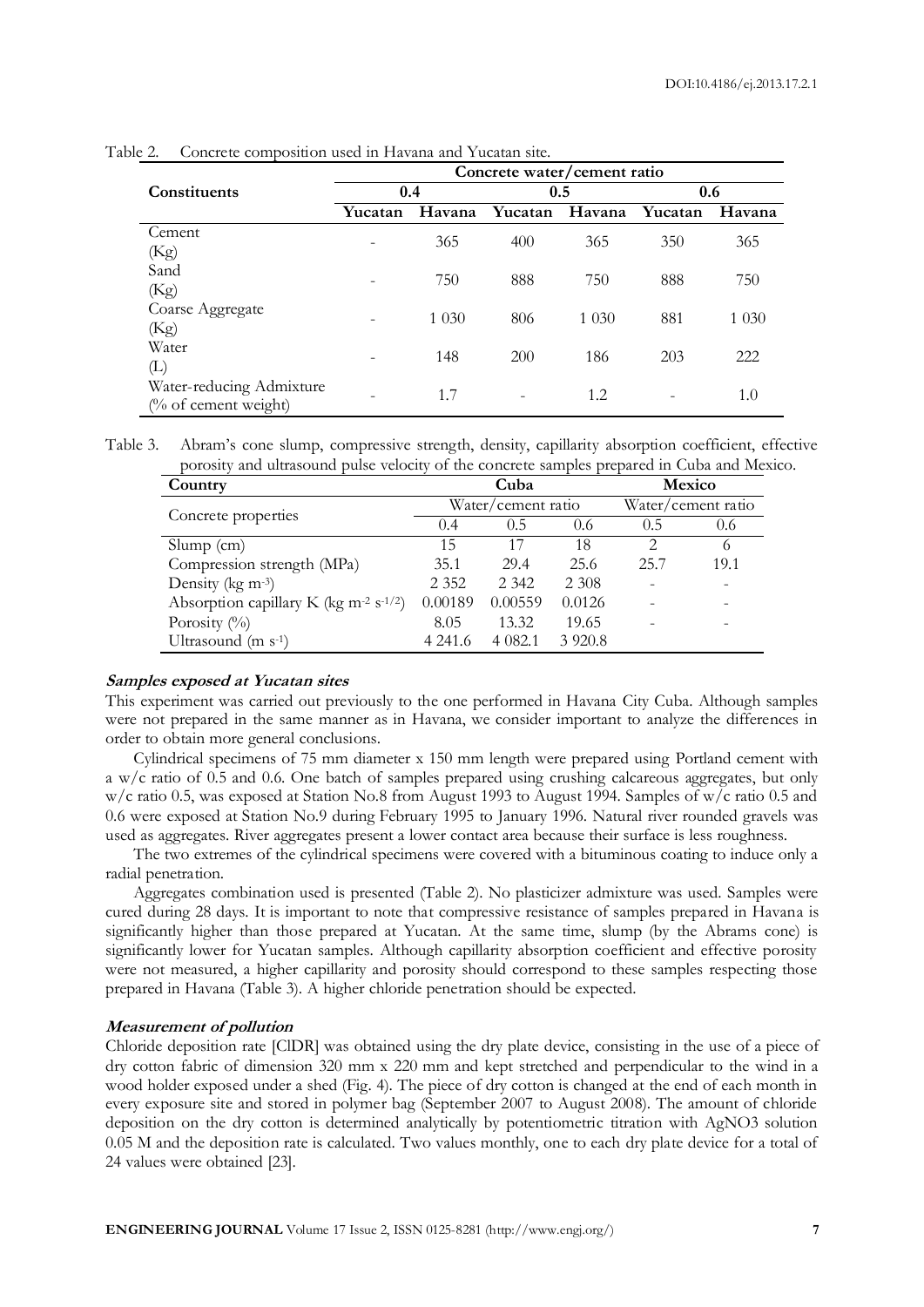Sulfur compounds deposition rate [SO×DR] was obtained using alkaline plates of dimension 150 mm x 100 mm and perpendicular to the wind too (Fig. 4). The piece is changed and stored like de dry cotton. The amount of sulphur compounds is determined by incineration of alkaline plates in a furnace at 750 °C temperature [24]. Two values monthly, one to each alkaline plate were obtained for a total of 24 values too.



Fig. 4. Wood holder used for the placement of the pollutants device.

#### **Chloride penetration**

Total chloride concentration [Cl-] in % weight of concrete was determined at the surface and 1 cm depth after one year of exposure and at 1 and 2 cm depth after 2 years of exposure, considering it is the region where chloride penetration occurs due to capillary absorption, that is, depending on the capillarity coefficient of concrete [25]. The influence of the atmospheric environment should be more significant in this part of the concrete cover.

Total chloride concentrations in the surface were determined by scrapping using a metallic spatula up to 1 mm thickness. For 1 and 2 cm depth and the surface, three samples of 10 g of concrete powder were extracted by drilling where the drill diameter was smaller than coarse aggregate size. Thus, three chloride concentration values on the surface as well as 1 and 2 cm depth were determined in the three samples of reinforced concrete of water/cement ratio 0.4, 0.5 y 0.6 placed in the seven exposure sites in Havana and two samples of reinforced concrete of water/cement ratio 0.5 and 0.6 placed in the two exposure site in Mexico. Therefore, it has 24 values of chloride ion concentration of each reinforced concrete probes and surface at 1 and 2 cm depth.

#### **Evaluation of corrosion current**

Corrosion current was measured using GECOR-8 instrument. As is known, this equipment is widely used in corrosion potential and corrosion current measurements in the diagnostic work on site. It presents a circular shape sensor in which reference electrodes, in this case Copper/Copper Sulphate and auxiliary electrode are found. Between the sensor surface and the concrete cover surface a wetted cloth was placed in order to ensure good electrolytic contact in the measurement system. This measurement area remained perpendicular to the wind during the first and second year of exposure. Always reinforcing steels rebars to the left to 20 mm concrete cover and the right to 40 mm concrete cover as working electrodes were took. The outside area of the reinforcing steel rebars (40 mm) was made contact with the equipment. This zone had an adhesive tape as a temporal protection against corrosion. Therefore the reinforcing steel rebars length embedded in the reinforced concrete samples was 160 mm. The free area of reinforcing steel rebars for determining the corrosion rate was 65.25 cm<sup>2</sup>. Epoxy coating was no applied to ensure good electrolytic contact. The corrosion current was determined similar on site, is said, pressing the sensor on the surface of the reinforced concrete sample until to obtain the corrosion current values (Fig. 5). That equipment use polarization resistance technique to obtain corrosion current values. Three corrosion current values for each probes of water/cement ratio 0.4, 0.5 and 0.6 at 2 and 4 cm concrete cover in the seven exposure sites in Havana were obtained. These variables were only measured in reinforced concrete samples of Havana.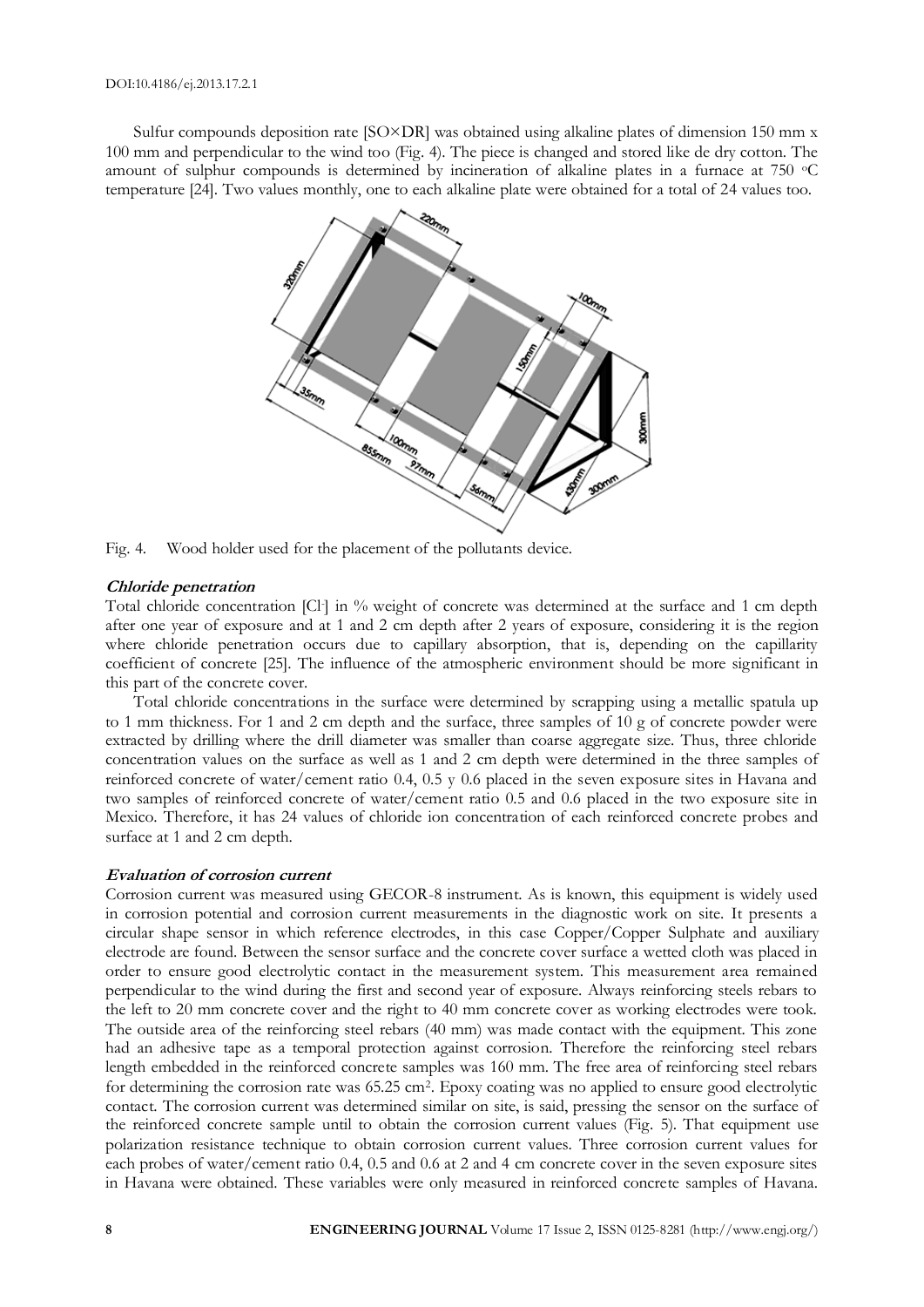Therefore, it has 24 values of corrosion current of each reinforced concrete probes at 2 and 4 cm concrete cover.



Fig. 5. Measurements system to obtain the reinforcing steel rebars corrosion y reinforced concrete samples.

#### **Statistical treatment of data**

Multilinear and simple regression equations and correlation coefficients were obtained using Statgraphics software version 5.0. It is important to remark that, given the complex nature of atmospheric corrosion phenomenon, it is very common to use statistical treatment of data [26]. Under these conditions, only using statistical treatment of data is possible to elucidate the influence of a complex set of parameters on atmospheric corrosion of materials. It is important to take into account that statistical treatment of data is a very valuable tool, but it should be applied taking into consideration the fundaments of atmospheric corrosion phenomenon.

#### **3. Results and discussion**

# **Chlorides deposition rate—First year of exposure in Havana City**

Changes in the ClDR for the closer site to the shoreline in Havana City are presented (Fig. 6). High deposition rate is determined in the winter time (dry season period: November to April). Changes in deposition rate for the other six exposure sites are presented (Fig. 7). The same behavior is observed, the ClDR is higher in the winter time (dry season period). Station No. 4 shows the higher deposition between the six sites, it is located at 1 500 m of the seashore, but at the same time it is placed at about 200 m of the indoor shore of Havana Bay.

The magnitude of ClDR is extremely high at Station No. 1 (20 m to the shoreline). These conditions should cause a very strong atmospheric corrosion rate at this site. Respecting the other six sites, Station No. 4 presents a C4 atmospheric corrosivity level, Stations No. 2 and 3 show ClDR classification S1 and the other three sites So.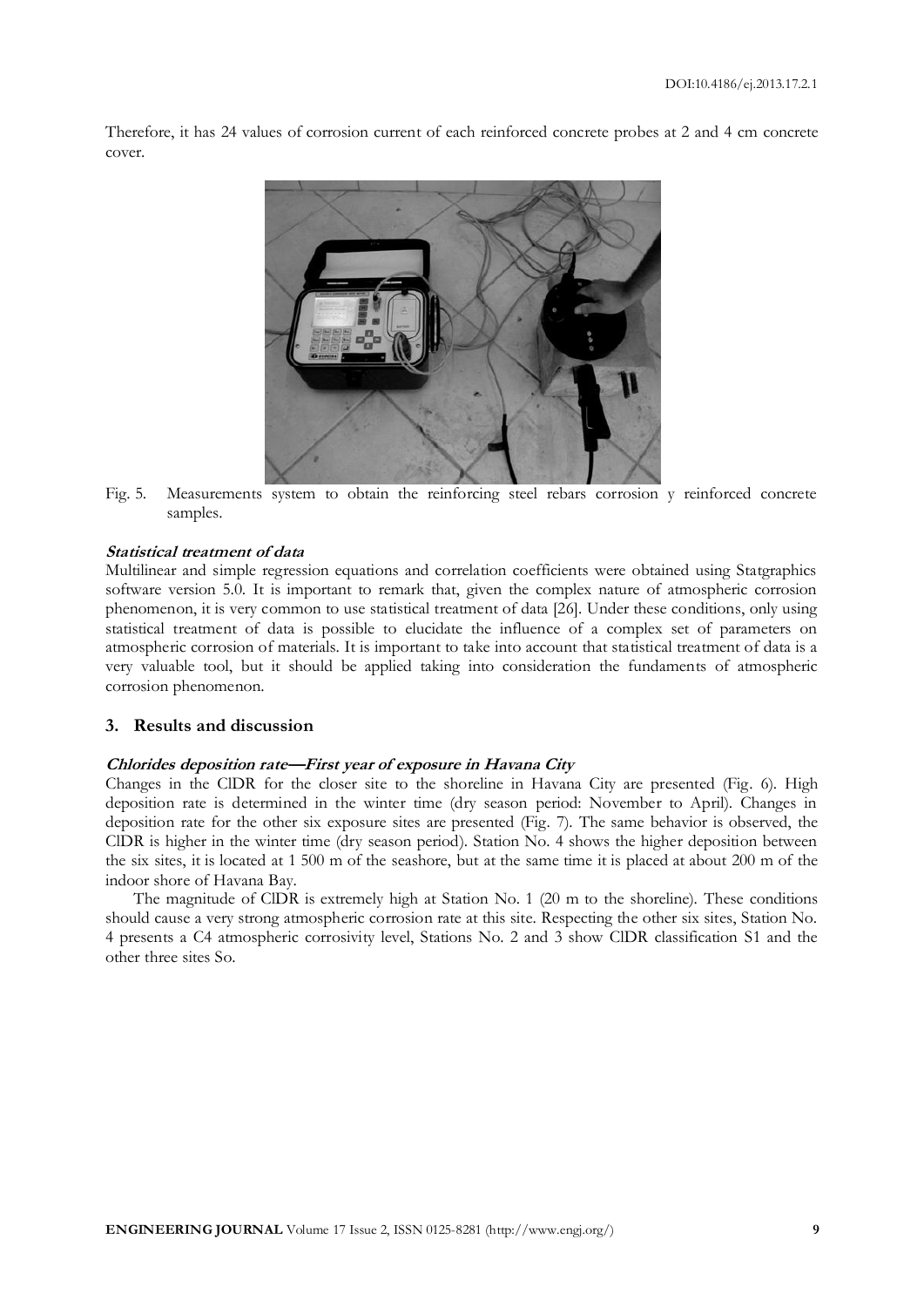

Fig. 6. Monthly chloride deposition rate determined at 20 m of the shoreline in the Havana City.



Fig. 7. Monthly chloride deposition rate determined at six exposure sites located at different distances to the shoreline in the Havana City.

Some expressions like  $[CDR] = ad<sup>-b</sup>$  to represent the change in CIDR with the distance to the shoreline are proposed [20]. ClDR yearly average data determined in seven sites in Havana was processed versus distance to the shoreline and fitted to the following exponential relationship:

 $\text{[CIDR]} = 10170.7 \text{ [d]}^{-1.06}$ ; n=7, r=-0.934, r<sup>2</sup>=0.872, P<0.01 (1)

where d is the distance to the shoreline (m). It means that the same type of expression is obtained in the case of Havana City, that is, a sharp descends in chloride deposition when distance to the seashore increases. Actually, salinity corresponding to Stations No. 2 and 3 should be higher in case of no obstacles for the distribution of sea aerosol. Changes in the coefficients of the above expression probably occur for airborne salinity distribution without obstacles.

# **Sulphur compounds deposition rate—First year of exposure in Havana City**

The origin of sulphur compounds deposition rate [SO×DR] could be natural or product of the man behavior. It can be seen that the higher sulphur compounds deposition rate corresponds to the exposure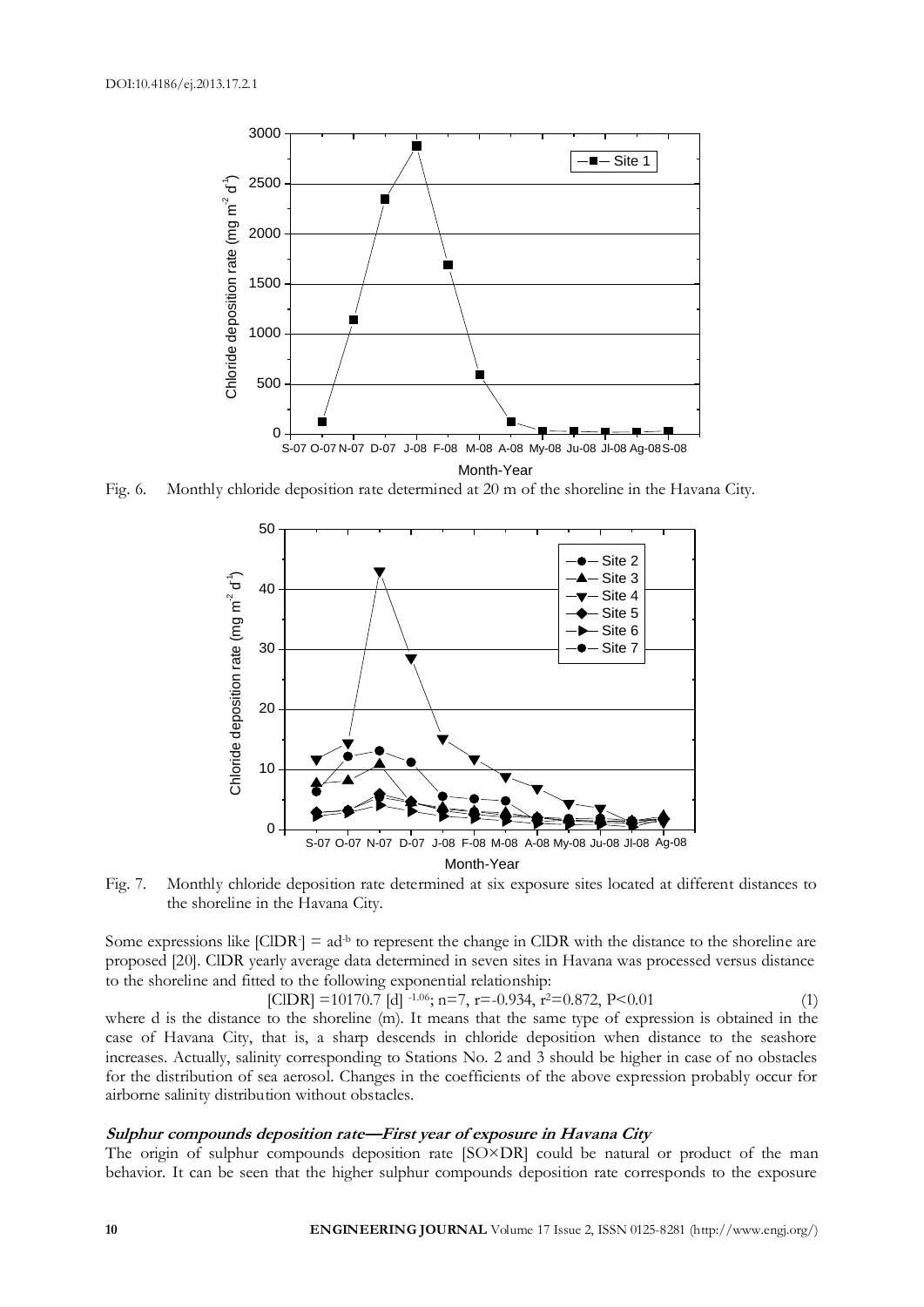site located closer to the shoreline (Table 1). The main source of SO×DR in this case should be the marine aerosol. It is also important to note (Fig. 8) that, similar to ClDR, maximum SO×DR is determined in the winter period (Nov-April).



Fig. 8. Monthly sulfur compounds deposition determined at seven exposure sites located at different distances to the shoreline in the City of Havana.

Station No. 4 shows SO×DR higher than the rest of Havana exposure sites, excepting Station No. 1. Deposition rate is also higher for the winter time; however, it could be possible that the origin of sulphur compounds should not only be due to marine aerosol, but also from industries and urban sources, according to the location of this site. It is important to note that around Havana Bay there is a significant number of industries and other possible sources of contamination.

A general behavior showing a higher SO×DR in winter time is observed for all sites, it means that sulphur compounds of natural origin are a significant part of the total sulphur compound deposition. A similar exponential relation than obtained for chlorides confirms the influence of marine aerosol in SO×DR:

$$
[SO \times DR] = 95,06 \,[d]^{-0.212}; n=7, r=-0.879, r^2=0.772, P<0.01 \tag{2}
$$

# **Chloride penetration profiles—First year of exposure in Havana City**

Chloride salts are transported into concrete by a combination of capillary absorption and diffusion, with a preponderance of capillary absorption in the surface layers, where wetting and drying cycles play an important role, and diffusion in inner layers [13].

Chloride concentrations [Cl] in % weight of concrete determined (at the concrete surface and at 1 cm of depth) depending on distance to the shoreline after one year of exposure are presented (Fig. 9) for three water/cement (w/c) ratios in Havana and two w/c ratios in Yucatan Peninsula. For Havana, it can be observed that, in general, chloride concentration is lower on the surface respecting 1 cm penetration. Samples were evaluated at the end of the wet period (summer), where rain is more intense and frequent. This situation could cause that surface concentration is lower than at 1 cm penetration. The higher difference between surface concentration and 1 cm penetration is observed at w/c ratio of 0.6. The effective porosity of Havana samples (Table 3) is almost double for samples with  $w/c = 0.6$ , respecting others with lower w/c ratios. The higher capillarity absorption coefficient and effective porosity favors the penetration of chloride through the concrete cover.

Respecting Cuban sites, it is interesting to note that a sharp decrease of [Cl-] takes place from Station No. 1 to Station No. 2, meanwhile Stations No. 3 and No. 4 show higher chloride penetration (Fig. 9). Station No. 2 is screened from a direct arrival of marine aerosol because the site is located in a parking area in the back of a 12<sup>th</sup> floor building placed in front to the shoreline and screening the direct arrival of airborne salinity.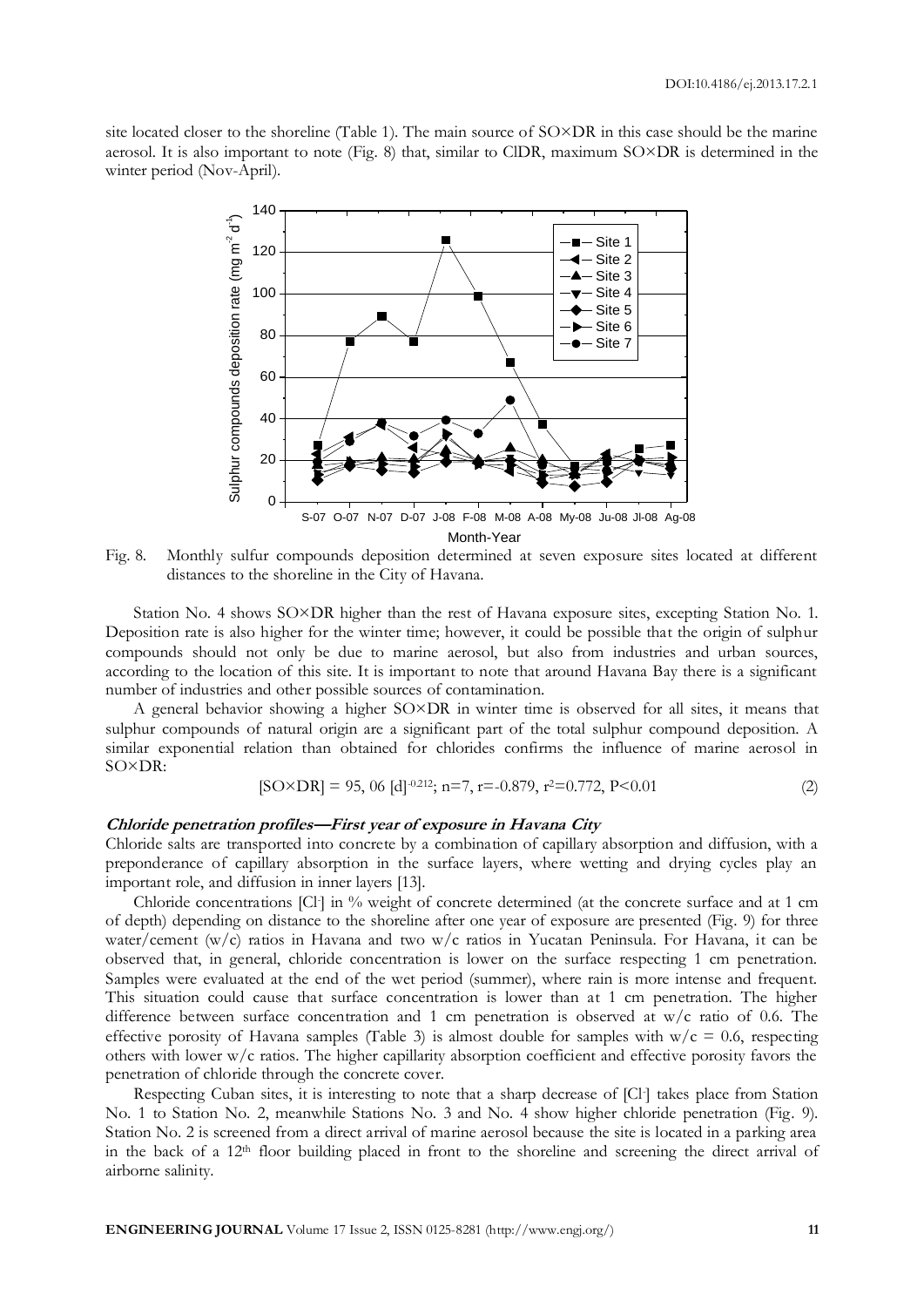At the same time, Station No. 4 is located 1500 m to the shoreline, but close to the Havana Bay, that is why a higher chloride concentration is determined. Station No. 3 is located at a longer distance to the shoreline, but with fewer obstacles to stop the arrival of airborne salinity, only a group of trees; however, there is a difference between ClDR and Cl- penetration at Station No. 2 because it shows a higher ClDR than Station No. 3 and Cl-is lower.



Fig. 9. Chloride concentrations on the surface and at 1 cm depth into concrete depending on distance to the north shoreline (m) and w/c ratio for Havana and Yucatan exposure sites after one year of exposure.

The main difference between these two exposure sites is that Station No. 2 is completely screened from the direct arrival of airborne salinity and that is not the case for Station No. 3, where the front trees can screen part of the direct airborne salinity, but not completely. Station No. 2 reports a lower average relative humidity (81.6%) respecting Station No. 3 (83.8%). Perhaps the presence of a high humidity at Station No. 3 and also a higher influence of winds coming from the shoreline could provoke more favorable conditions for chloride penetration, instead to a lower level of chloride deposition. It is also important to note that Station No. 4 (higher average RH than Station No. 2 and a little higher atmospheric chloride deposition) reports a higher chloride penetration. A possible explanation could be that aerosol particles coming to Station No. 2 should have different size than those arriving to Stations No. 3 and 4, because the biggest chloride nuclei should be deposited in the building closer to the shoreline. A difference in sensibility for chloride determination could take place between the surface of the dry plate and the surface of concrete samples. Small chloride particles could be absorbed by dry plate, but those small particles which arrive to concrete surface could be absorbed by dust particles existing in the surface and carried by wind. In case of bigger chloride particles, they could be absorbed by dust presented in the surface of concrete, but remain in the surface because they absorb more water. In the above situation it is observed that for a higher relative humidity a higher chloride concentration is obtained. The existence of a higher humidity could facilitate chloride penetration.

A calculation based on computational fluid dynamic, Cole determines that deposition ratio on a building relative to wet candle is 0.08 for the back of the building [27]. If this calculation could be fitted to Station No. 2, it should mean that chloride deposition, in case of inexistence of the building, should be 12.5 times higher.

A very clear difference in chloride penetration is observed between the three w/c ratios tested after one year of exposure in Havana. It means that reinforcing steel corrosion will start before in samples having higher w/c ratio and consequently, higher capillarity absorption coefficient and effective porosity. In the site where an extreme corrosion rate of carbon steel is very probable (Station No. 1), due to a very high ClDR, the higher chloride concentration is reported, particularly for the higher w/c ratio.

The other sites located at less than 1 km of the north shoreline (including Station No. 4 because it is placed near the Havana Bay) could be considered a second level of corrosivity. To the following sites, located at more than 1 km of the shoreline, perhaps a third level of corrosivity could correspond, including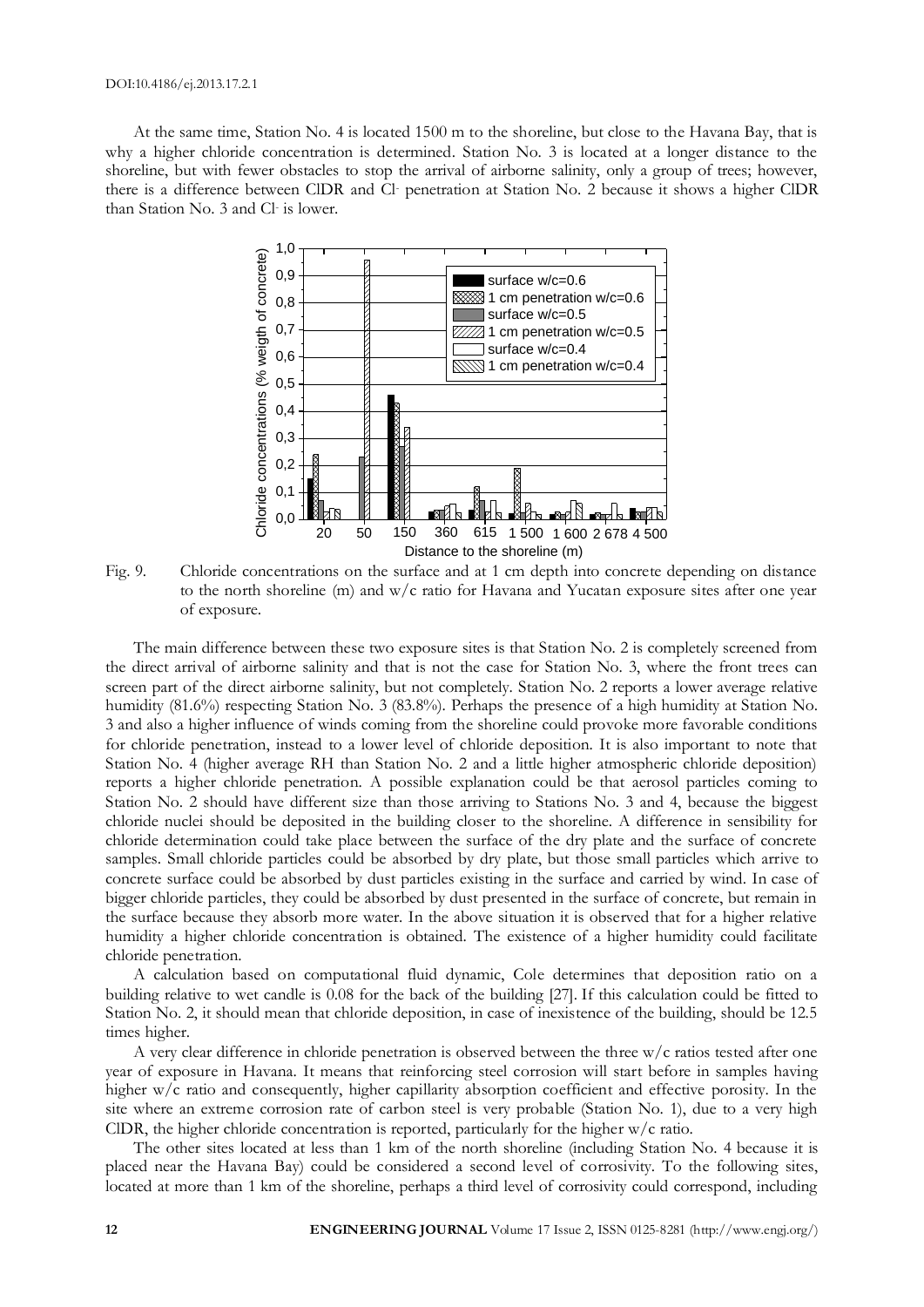also Station No. 2, due to a lower chloride penetration. A longer time of exposure will be necessary to clarify the existence of a third corrosivity level.

It is important to note that samples exposed at Yucatan Peninsula (Station No. 9-50 m to the shoreline and Station No. 8-150 m to the shoreline) show a significant higher chloride concentration respecting samples exposed in Havana. It is undoubtedly caused by a higher porosity and capillarity of the used concretes, as it is suggested by its significant lower compressive strength. It means that w/c ratio is not the only parameter to take into account concerning chloride concentrations because in the case of Yucatan samples, concrete slump was significantly lower but the absence of use water-reducing admixtures may be an index of higher porosity instead to a similar w/c ratio respecting Havana.

It is important to note that chloride threshold, considered as 0.4 % in weight of cement, has not been reached in any of the samples exposed in Havana after one year of exposure (based on determinations made at 1 cm penetration). That is not the case for samples exposed two exposure sites selected at Yucatan Peninsula, where all values corresponding to w/c ratio 0.6 are over 0.4% and in the case of w/c 0.5 the values corresponding to Campeche (Station 9) are higher than for Havana sites, but lower than 0.4%. Chloride penetration for Progresso samples (Station 8) is higher than  $0.4\%$  for w/c  $0.5$ .

A multilinear regression carried out between average chloride concentrations Cl- at 1 cm depth versus average CIDR determined by dry plate method and water/cement ratio  $(w/c)$  gave the following results:

Penetration of chloride at 1 cm depth (1 year):

$$
[Cl] = -0.1 + 0.0001 [CIDR] + 0.27 [w/c]; n = 24, r^2 = 55.07, P < 0.01 \tag{3}
$$

where  $w/c$  is the water/cement ratio. It shows that  $w/c$  ratio and atmospheric CIDR are two very important variables in determining chloride penetration at 1 cm depth, but only less than 60% changes in chloride penetration at 1 cm depth are explained by the obtained relation. A similar dependence is obtained if instead of w/c ratio, capillarity absorption coefficient is included:

Penetration of chloride at 1 cm depth (1 year):

[Cl- ] = -0.004 + 0.0001 [ClDR] + 5.16 [K]; n=24, r <sup>2</sup>=56.96, P<0.01 (4) where K is the capillarity absorption coefficient (kg/m2s 1/2).

In case of the effective porosity the results are the followings:

Penetration of chloride at 1 cm depth (1 year):

$$
[Cl] = -0.03 + 0.0001
$$
 [CIDR] + 0.005 [e]; n=24, r<sup>2</sup>=55.75, P<0.01 (5)

where ε is the effective porosity (%). The above regression equations show that almost an equivalent influence of water/cement ratio, absorption coefficient and effective porosity is obtained on chloride penetration at 1 cm depth after one year of exposure. It is clarified that the eight values of capillarity absorption coefficient and porosity for the water / cement ratios three were not determined for one year of exposure of the sample, but also the values were taken after 28 days of curing. Theses parameters not vary much with the time [11].

#### **Chloride profile after two years of exposure in Havana**

After two years of exposure, chloride concentrations at 1 and 2 cm depth are significantly higher at Station No. 1 (Fig. 10). In case of w/c=0.6 and w/c=0.5, chloride percent is higher at 1 cm depth respecting 2 cm. Chloride concentration is significantly different in Station No. 1 respecting all other sites located more inland. Concerning the reinforcing steel rebars corrosion; it should be significantly higher in Station No. 1 respecting the other sites. The results of statistical regression between Cl- and ClDR (first year average) in concrete at 1 and 2 cm of depth after two years of exposure, are presented (Table 4). It can be noted that, excepting for  $w/c = 0.5$  after one year of exposure, a good statistical fitness is obtained.

For all w/c ratios and 1 cm depth-2 years of exposure:

[Cl- ] = -0.1 + 0.0004[ClDR] + 0.28[w/c]; n=24, r <sup>2</sup>=0.76, P<0.01 (6) For all w/c ratios and 2 cm depth-2 years of exposure:

 $\text{[Cl]} = -0.03 + 0.00023 \text{[CIDR]} + 0.11 \text{[w/c]}$ ; n=24, r<sup>2</sup>=0.87, P<0.01 (7)

Significant relations are obtained between the average ClDR corresponding to the first year of exposure and [Cl- ] at 1 and 2 cm depth after two years taking into account w/c ratio. ClDR for the second year of exposure was not measured, but it is probable that the ratio of chloride deposition between sites in the second year should be similar to the first one. Changes are better explained for two years of exposure. These results show that the influence of ClDR rules chloride penetration in samples exposed in Havana sites.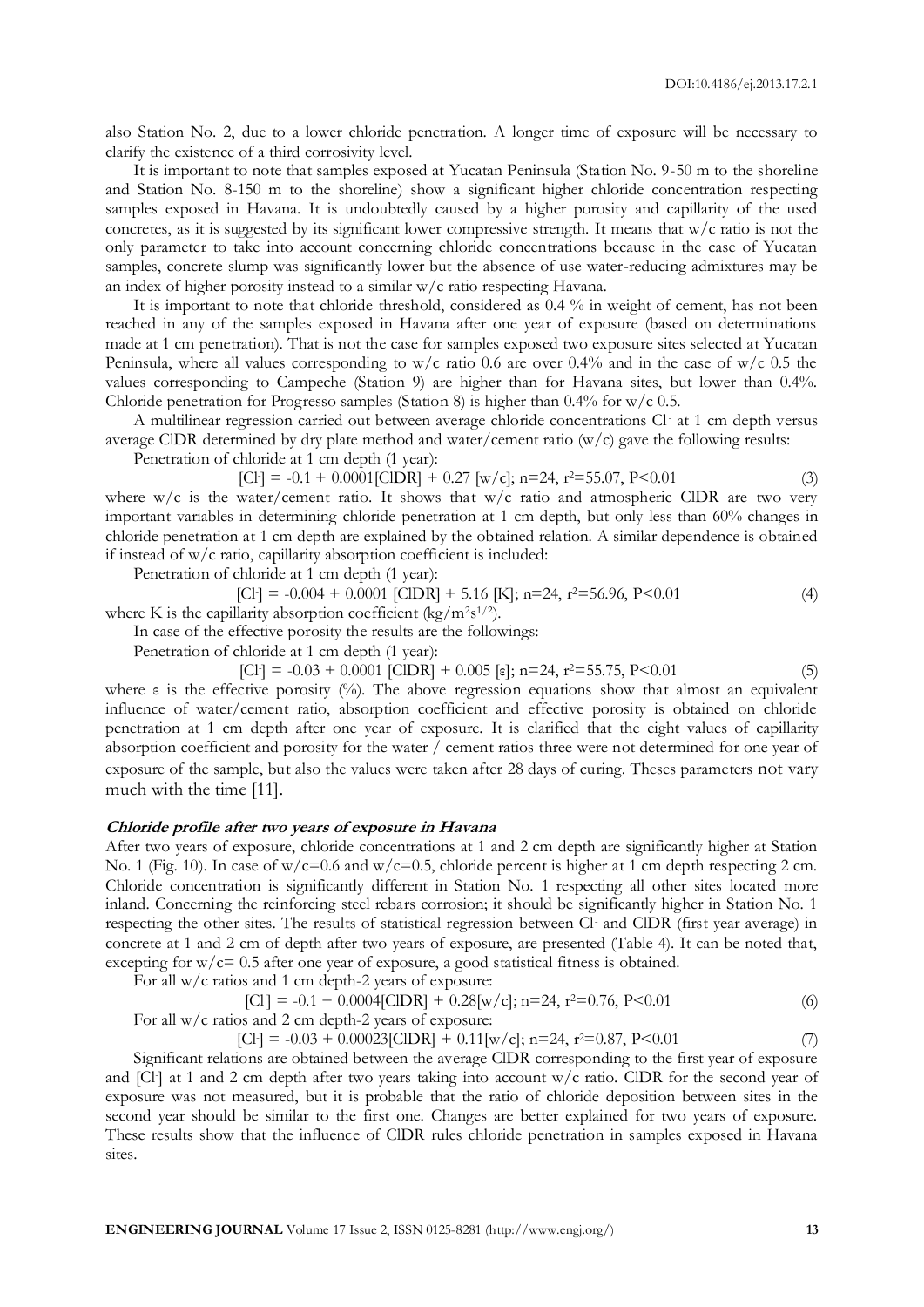

Fig. 10. Chloride penetration after one year of exposure on the surface and at 1 cm depth into concrete depending on distance to the north shoreline and w/c ratio.

Table 4. Statistical regressions between chloride concentration in concrete at 1 and 2 cm of depth after two years of exposure sites in Havana at three different w/c ratios and chloride deposition rate (first year average).

| Regression Equation: Cl $(\%)$ = a + b[ClDR] (mg m <sup>-2</sup> d <sup>-1</sup> ) |     |              |           |                          |                            |  |  |  |
|------------------------------------------------------------------------------------|-----|--------------|-----------|--------------------------|----------------------------|--|--|--|
| Chloride<br>Penetration                                                            | w/c | $\mathbf{r}$ | $r^2$ (%) | P                        | <b>Regression Equation</b> |  |  |  |
| Depth (cm)                                                                         |     |              |           |                          |                            |  |  |  |
|                                                                                    | 0.6 | 0.90         | 81.0      | $(p-value)<0.01$         | $Cl=0.05+0.0003$ [ClDR]    |  |  |  |
|                                                                                    | 0.5 | 0.73         | 53.0      | $(p\text{-valor})<0.10$  | $Cl=0.03+0.0005$ [ClDR]    |  |  |  |
|                                                                                    | 0.4 | 0.99         | 99.0      | $(p-value)<0.01$         | $Cl=0.02+0.0003$ [ClDR]    |  |  |  |
| $\mathcal{D}_{\mathcal{L}}$                                                        | 0.6 | 0.99         | 99.0      | $(p$ -valor $)\leq 0.01$ | $Cl=0.02+0.0003$ [ClDR]    |  |  |  |
| $\mathcal{D}_{\mathcal{L}}$                                                        | 0.5 | 0.99         | 99.0      | $(p-value)<0.01$         | $Cl=0.02+0.0002$ [ClDR]    |  |  |  |
| $\mathcal{D}$                                                                      | 0.4 | 0.97         | 94.0      | $(p-value)<0.01$         | $Cl=0.02+0.0001$ [ClDR]    |  |  |  |

#### **Corrosion current (CC)**

Regression equations obtained between corrosion current and chloride penetration after two years of exposure for different w/c ratios and the concrete cover thicknesses are presented (Table 5).

It is observed that a significant regression is obtained for  $w/c$  ratio 0.6 and  $w/c$  ratio 0.5. It could be explained because these two w/c ratios are more porous than  $w/c$  ratio 0.4 and chloride concentrations are higher. In the case of the last w/c ratio, reinforcing steel rebars corrosion should not be significant after two years of exposure. Only one statistical significant regression equation is obtained (4 cm cover). These regressions equations show a direct relation between corrosion current measured and chloride penetration in concrete.

Statistical results obtained between corrosion current determined after one and two years of exposure and average ClDR determined during the first year of exposure in exposure sites in Havana for different w/c ratios are presented (Table 6). Similar to chloride penetration, no significant regressions are obtained for w/c ratio 0.4; however, a good fitness is obtained for w/c ratio 0.6 including the first year of exposure. An acceptable fitness is also obtained for  $w/c$  ratio 0.5 after two years of exposure. It means that ClDR is a very important parameter in determining the corrosion current and consequently, the corrosivity of the atmosphere respecting to steel reinforced concrete.

Multilinear regression analysis between corrosion current, ClDR (first year average) and w/c ratio for one and two years were carried out. The results were the following:

[Ic] = Corrosion current  $(\mu A/cm^2)$ 

One year of exposure (2 cm cover):

$$
[Ic] = -0.06 + 0.42[CIDR] + 0.18[w/c]; n=24, r^2=56.0\%, P<0.01
$$
 (7)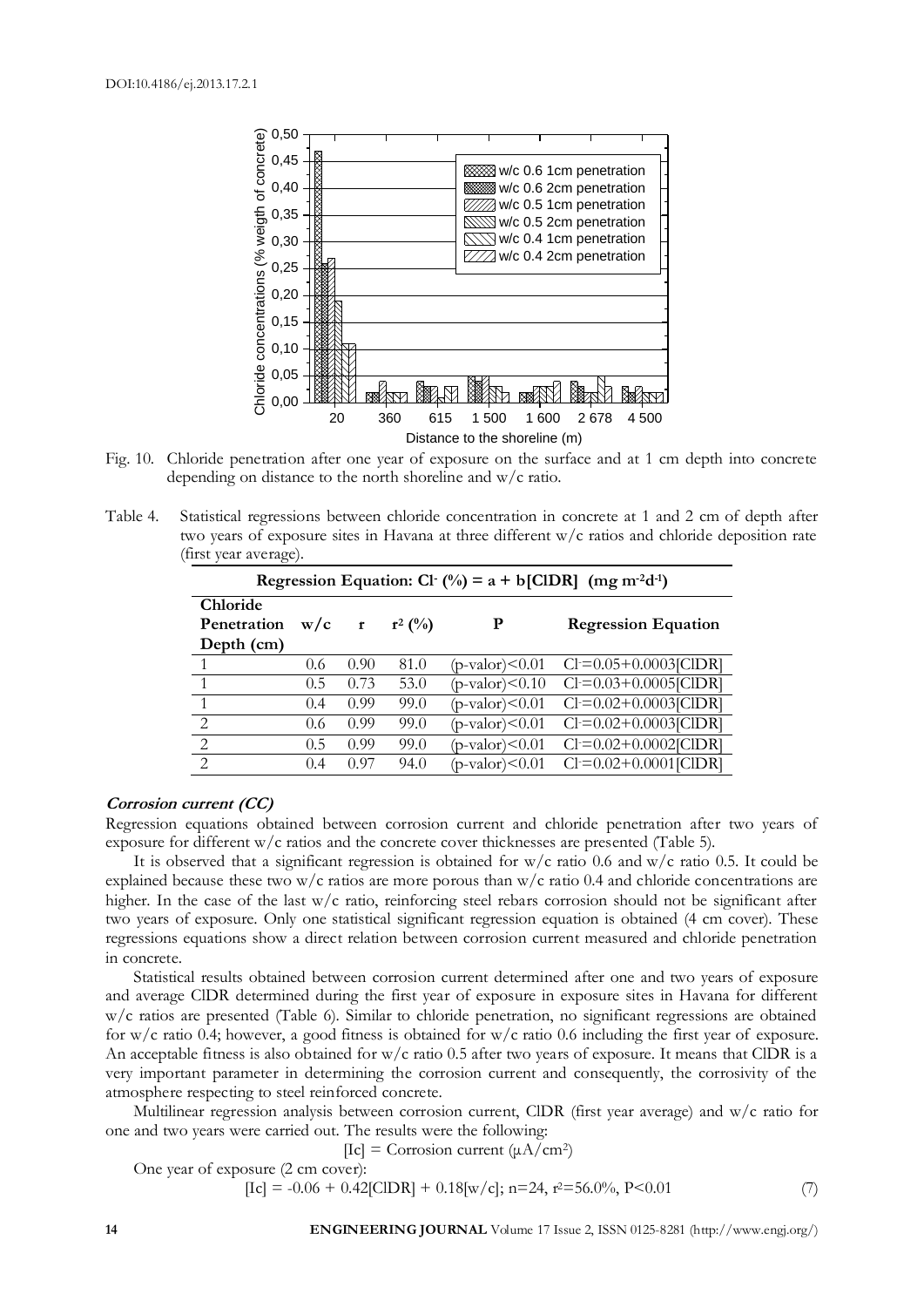Two years of exposure (2 cm cover):

 $\text{[Ic]} = -0.07 + 0.00009\text{[CIDR]} + 0.22 \text{ w/c}; \text{ n=24, r}^2 = 69.0\%, \text{ P} < 0.01$  (8) Two years of exposure (4 cm cover):

$$
[Ic] = -0.05 + 0.00005[CIDR] + 0.19[w/c]; n=24, r^2=67.0\%, P<0.01
$$
\n(9)

A significant statistical probability about the influence of ClDR and w/c ratio in the corrosion current determined is obtained; although the explanation of changes (r<sup>2</sup>) is lower than 70%.

| Table 5. Statistical regressions between corrosion current and chloride concentration at 2 and 4 cm of |
|--------------------------------------------------------------------------------------------------------|
| depth to different w/c ratios after two years of exposure in Havana City sites.                        |

| Regression Equation: $[Ic] = a + b [Cl]$ |                |               |              |           |                         |                                            |  |  |
|------------------------------------------|----------------|---------------|--------------|-----------|-------------------------|--------------------------------------------|--|--|
| $n = 24$                                 |                |               |              |           |                         |                                            |  |  |
| Cover                                    | Chloride       |               |              |           |                         |                                            |  |  |
| (cm)                                     | Penetration    | w/c           | $\mathbf{r}$ | $r^2$ (%) | P                       | <b>Regression Equation</b>                 |  |  |
|                                          | Depth (cm)     |               |              |           |                         |                                            |  |  |
| $\mathcal{L}$                            |                | 0.6           | 0.92         | 85.0      | $(p$ -valor $)< 0.01$   | $\text{[Ic]} = 0.04 + 0.2 \text{[Cl]}$     |  |  |
| $\mathcal{D}_{\mathcal{L}}$              |                | 0.5           | 0.93         | 86.0      | $(p\text{-valor})<0.01$ | $\text{[Ic]} = 0.02 + 0.42 \text{[Cl]}$    |  |  |
| $\mathcal{D}_{\mathcal{L}}$              |                | 0.4           | $-0.13$      | 2.0       | Not significant         | $\text{[Ic]} = 0.02 - 0.03 \text{[Cl]}$    |  |  |
| $\mathcal{D}_{\mathcal{L}}$              | 2              | $0.6^{\circ}$ | 0.93         | 86.0      | $(p-value)<0.01$        | $\text{[Ic]} = 0.04 + 0.40 \text{[Cl]}$    |  |  |
| $\mathcal{D}_{\mathcal{L}}$              | $\mathfrak{D}$ | 0.5           | 0.91         | 87.0      | $(p\text{-valor})<0.01$ | $\text{[Ic]} = 0.02 + 0.56 \text{[Cl]}$    |  |  |
| $\mathcal{D}_{\mathcal{L}}$              | $\mathfrak{D}$ | 0.4           | 0.006        | 0.04      | Not significant         | $\text{[Ic]} = 0.02 + 2E - 06 \text{[Cl]}$ |  |  |
| 4                                        | 2              | $0.6^{\circ}$ | 0.86         | 74.0      | $(p-value)<0.05$        | $\text{[Ic]} = 0.05 + 0.32 \text{[Cl]}$    |  |  |
| 4                                        | $\mathfrak{D}$ | 0.5           | 0.83         | 69.0      | $(p-value)<0.05$        | $\text{[Ic]} = 0.03 + 0.21 \text{[Cl]}$    |  |  |
| 4                                        | 2              | 0.4           | 0.79         | 62.0      | $(p\text{-valor})<0.05$ | $\text{[Ic]} = 0.02 + 0.19 \text{[Cl]}$    |  |  |

Table 6. Statistical regressions between corrosion current chloride deposition rate in the first year of exposure at 2 and 4 cm of cover for different w/c ratios after two years of exposure in Havana City sites.

|                | Regression equation: $[Ic] = a + b[CIDR]$ |     |              |           |                         |                                              |  |  |  |
|----------------|-------------------------------------------|-----|--------------|-----------|-------------------------|----------------------------------------------|--|--|--|
| $n = 24$       |                                           |     |              |           |                         |                                              |  |  |  |
| Cover          | Time of                                   |     |              |           |                         |                                              |  |  |  |
| (cm)           | <b>Exposure</b>                           | w/c | $\mathbf{r}$ | $r^2$ (%) | P                       | <b>Regression equation</b>                   |  |  |  |
|                | (years)                                   |     |              |           |                         |                                              |  |  |  |
| 2              |                                           | 0.6 | 0.93         | 86.0      | $(p\text{-valor})<0.01$ | $\text{[Ic]} = 0.02 + 2E - 05 \text{[CIDR]}$ |  |  |  |
| 2              |                                           | 0.5 | $-0.25$      | 6.0       | No significant          | $\text{[Ic]} = 0.02 + 5E - 06 \text{[CIDR]}$ |  |  |  |
| 2              | 1                                         | 0.4 | 0.56         | 31.0      | No significant          | $\text{[Ic]} = 0.02 + 5E - 06 \text{[CIDR]}$ |  |  |  |
| $\overline{2}$ | 2                                         | 0.6 | 0.94         | 89.0      | $(p\text{-valor})<0.01$ | $\text{[Ic]} = 0.05 + 1E - 04 \text{[CIDR]}$ |  |  |  |
| $\mathfrak{D}$ | $\mathfrak{D}_{\mathfrak{p}}$             | 0.5 | 0.93         | 87.0      | $(p-value)<0.01$        | $[Ic] = 0.03 + 1E-04[CIDR]$                  |  |  |  |
| $\mathfrak{D}$ | $\mathfrak{D}$                            | 0.4 | 0.07         | 0.5       | No significant          | $ Ic  = 0.02 + 2E - 06 C DR $                |  |  |  |
| 4              | 2                                         | 0.6 | 0.86         | 74.0      | $(p-value)<0.05$        | $\text{[Ic]} = 0.06 + 1E - 04 \text{[CIDR]}$ |  |  |  |
| $\overline{4}$ | $\overline{2}$                            | 0.5 | 0.79         | 62.0      | $(p-value)<0.05$        | $\text{[Ic]} = 0.04 + 4E - 05 \text{[CIDR]}$ |  |  |  |
| 4              | $\mathfrak{D}$                            | 0.4 | 0.47         | 22.0      | No significant          | $\text{[Ic]} = 0.03 + 2E - 05 \text{[CIDR]}$ |  |  |  |

In general, corrosion current changes according to Cl- and CIDR. It indicates that, for exposure sites coastal in Havana City, atmospheric corrosivity respecting reinforcing steel rebars after two years of exposure depends on ClDR and w/c ratio.

Normally, the influence of SO×DR in atmospheric corrosion of reinforcing steel rebars in coastal sites is not considered. The results of statistical regressions between corrosion current with ClDR and SO×DR for different w/c ratios are presented (Table 7). The inclusion of SO×DR in statistical regression increases statistical fitness for w/c ratio 0.6. Significant regression equations are obtained when SO×DR is included for other w/c ratios. Only for w/c ratio 0.5, one year of exposure and concrete cover 2 cm a significant regression equation is not obtained. It means that SO×DR could also influence on corrosion of steel reinforced concrete. Coefficient "c" represents the influence of SO×DR in corrosion current. As can be observed, excepting for  $w/c=0.6$  in the first year, it has a positive sign.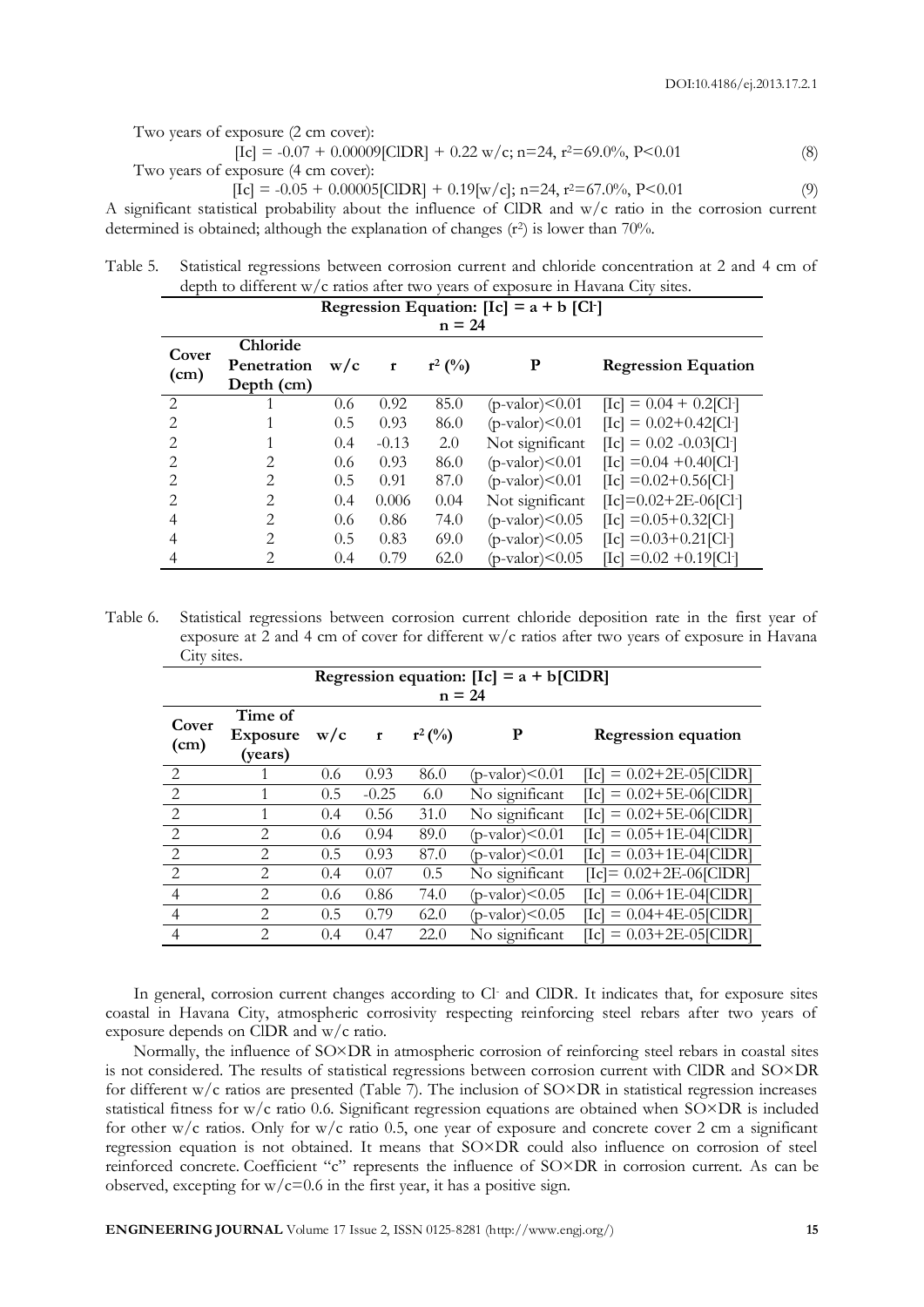Table 7. Statistical regressions between corrosion current chloride deposition rate and sulphur compounds deposition rate average to first year of exposure at 2 and 4 cm cover for 1 and 2 of exposure in Havana City sites.

| Regression equation: $[Ic] = a + b[CIDR] + c[SO \times D]$<br>$n = 24$ |                                |               |                  |                         |                                                                                     |  |  |  |
|------------------------------------------------------------------------|--------------------------------|---------------|------------------|-------------------------|-------------------------------------------------------------------------------------|--|--|--|
| Cover<br>(cm)                                                          | Time of<br>exposure<br>(years) |               | $W/c \t r^2$ (%) | P                       | <b>Regression equation</b>                                                          |  |  |  |
| $\mathcal{D}_{\mathcal{L}}$                                            |                                | 0.6           | 91.0             | $(p$ -valor $)$ <0.01   | $[Ic] = 0.02 + 3E - 05[CIDR] - 2E - 04[SO \times DR]$                               |  |  |  |
|                                                                        |                                | 0.5           | 14.0             | Not significant         |                                                                                     |  |  |  |
|                                                                        |                                | 0.4           | 72.0             | $(p\text{-valor})<0.10$ | $\text{[Ic]} = 0.03 - 3E - 05 \text{[CIDR]} + 6E - 04 \text{[SO} \times \text{DR]}$ |  |  |  |
|                                                                        | 2                              | $0.6^{\circ}$ | 90.0             | $(p\text{-valor})<0.01$ | $[Ic] = 0.04 + 1E - 04[CIDR] + 5E - 04[SO \times DR]$                               |  |  |  |
|                                                                        | 2                              | 0.5           | 87.0             | $(p\text{-valor})<0.05$ | $[Ic] = 0.02 + 1E-04[CDR] + 6E-04[SO \times DR]$                                    |  |  |  |
|                                                                        | 2                              | 0.4           | 67.0             | $(p\text{-valor})<0.10$ | $[Ic] = 0.04 + 5E - 05[CDR] + 3E - 05[SO \times DR]$                                |  |  |  |
| 4                                                                      | 2                              | 0.6           | 82.0             | $(p\text{-valor})<0.05$ | $[Ic] = 0.03+7E-05[CIDR]+9E-04[SO\times DR]$                                        |  |  |  |
|                                                                        | 2                              | 0.5           | 67.0             | $(p\text{-valor})<0.10$ | $[Ic] = 0.04 + 5E - 05[CDR] + 3E - 05[SO \times DR]$                                |  |  |  |
|                                                                        |                                | 0.4           | 74.0             | $(p\text{-valor})<0.10$ | $[Ic] = 0.008 - 1E - 05[CIDR] + 7E - 04[SO \times DR]$                              |  |  |  |

It means that the influence of SO×DR increase corrosion current. A negative sign for coefficient "b" which represents the influence of CIDR on corrosion current is observed in regressions obtained for w/c ratio 0.4. It could be due to the low porosity of these reinforced concrete samples. Perhaps the influence of CIDR is not significant at the present time of exposure for this  $w/c$  ratio.

Reinforced concrete has been extensively used in all environments. Apart from the effect of sulphates ions on attacking hardened concrete, which is relatively voluminously researched in the literature, there is little data available on the role of sulphates ions in the corrosion of steel reinforced concrete because of the lack of understanding about the role these ions. However, the exposure of many reinforced concrete structures to sulphate-bearing soils and groundwater has brought attention to the role of sulphate ions in the corrosion of steel reinforced concrete, either when the sulphate ions are present alone or when they exist concurrently with chlorides [28].

The sulphate ions production in the atmosphere takes place either by photo-oxidation of dimetil sulphide or oxidations SO<sub>2</sub> in the atmosphere. The sulphate ions are formed from the photo-oxidation of dimetil sulphide that is transferred from sea to the atmosphere in presence of the solar light. The process is named gas particle conversion wish one occurs in the wind sea interface [29].

When marine aerosol is transported to island by wind, in urban zone its gases incorporate of anthropogenic source principality the  $SO<sub>2</sub>$ , in this case occurs the gas particle conversion too, where the SO<sup>2</sup> is transformed to sulphate ions from the oxidations in presence of the ozone in the atmosphere [30]. These sulphate ions penetrate into reinforced concrete structure reacting with chemicals originating from the cement hydration process (Ca (OH)2). The most frequent attack by sulphate ions is the reaction of gypsum (calcium sulfate, CSH<sub>2</sub>) with hydrated compounds cement to form secondary ettringite ( $C_6AS_3H_{31}$ ) which produces the expansion and cracked of cured concrete [30].

These results show the influence of SO×DR could be considered to study atmospheric corrosion of steel reinforced concrete; however, a deeper research should be made in this direction. It should be considered that SO×DR is mainly from natural origin, coming with chloride aerosol [13].

#### **4. Conclusions**

In the present paper were obtained valuable information for maintenance, construction, designing and protection of reinforced concrete structures in the coastal regions in Havana City and Yucatan Peninsula according to:

- Two significantly different corrosivity levels have been observed after two years of exposure in Havana City Cuba sites as function of atmospheric chloride deposition.
- Changes in corrosion current are in accordance with changes in chloride penetration in concrete and atmospheric chloride deposition.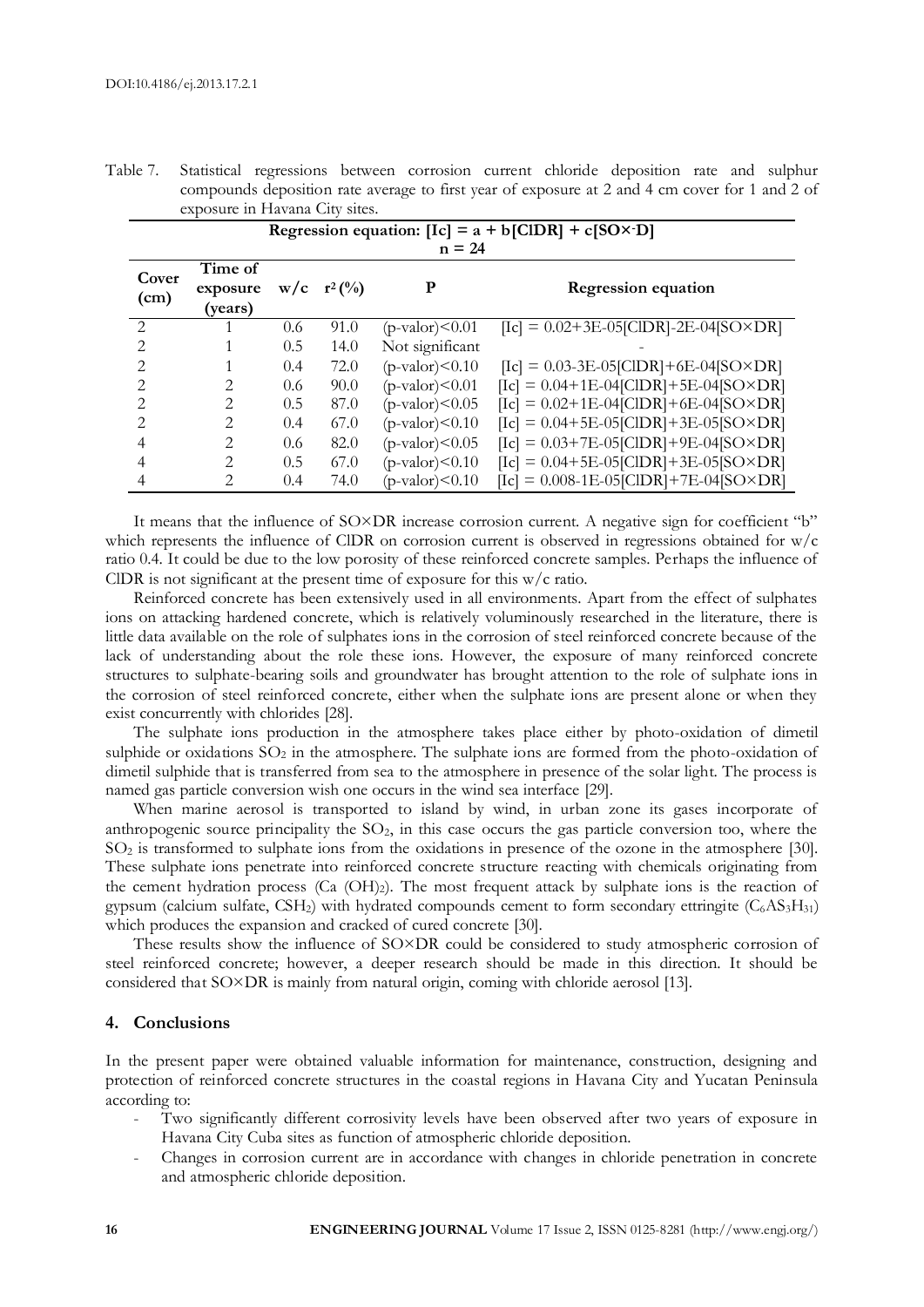- The influence of atmospheric sulphur compounds deposition should be considered to study atmospheric corrosion of reinforced steel.
- Chloride concentration diminishes in areas where airborne salinity does not reach directly the concrete surface due to the presence of obstacles like buildings, trees and so on.
- Changes in the slump of the concretes caused by the use of water reducing additives and differences in the aggregates properties, influence on chloride penetration at the same w/c ratio of the concretes.

#### **Acknowledgements**

The investigation carried out in Havana has been supported by the Research Program, Branch 02 "Development and Introduction of Advanced Technologies in Concretes and Mortars Production", of Cuban Construction Ministry.

#### **References**

- [1] *Corrosion of Metals and Alloys—Corrosivity of Atmospheres—Classification*, ISO 9223: 1992.
- [2] F. Corvo, T. Perez, L. R. Dzib, Y. Martin, A. Castaneda, E. Gonzalez, and J. Perez, "Outdoor–indoor corrosion of metals in tropical coastal atmospheres," *Corros. Sci.*, vol. 50, pp. 220–230, 2008.
- [3] F. Corvo, N. Betancourt, and A. Mendoza, "The influence of airborne salinity on the atmospheric corrosion of steel," *Corros. Sci.*, vol. 37, pp. 1889-1901, 1995.
- [4] M. Morcillo, E. Almeida, B. Rosales, J. Uruchurtu, and M. Marrocos, "Corrosión y protección de metales en las atmósferas de Iberoamérica. Parte I–Mapas de Iberoamérica de corrosividad atmosférica," programa CYTED 1998, Editorial Gráficas Salué, S.A., Spain, 1998.
- [5] L. Mariaca-Rodriguez, E. Almeida, A. de Bósquez, A. Cabezas, J. Fernando-Alvarez, G. Joseph, M. Marrocos, M. Morcillo, J. Peña, M. R. Prato, S. Rivero, B. Rosales, G. Salas, J. Uruchurtu-Chavarín, and A. Valencia, "Marine atmospheric corrosion of reference metals in tropical climates of Latin-America," in *Marine Corrosion in Tropical Environments*, S. W. Dean, G. Hernández-Duque, and J. B. Bushman, Eds. West Conshohocken, PA, USA: ASTM STP 1399 Publication, 2000.
- [6] F. Corvo, J. Minotas, J. Delgado, and C. Arroyave, "Changes in atmospheric corrosion rate caused by chloride ions depending on rain regime," Corros. Sci., vol. 47, pp. 883–892, 2005.
- [7] M. Natesan, G. Venkatachari, and N. Palaniswamy, "Kinetics of atmospheric corrosion of mild steel, zinc, galvanized iron and aluminium at 10 exposure stations in India," *Corros. Sci.*, vol. 48, pp. 3584- 3608, 2006.
- [8] T. T. N. Lan, N. T. P. Thoa, R. Nishimura, Y. Tsujino, M. Yokoi, and Y. Maeda, "Atmospheric corrosion of carbon steel under field exposure in the southern part of Vietnam," *Corros. Sci.*, vol. 48, pp. 179–192, 2006.
- [9] A. A. Mikhailov, P. V. Strekalov, and Y. M. Panchenko, "Atmospheric corrosion in tropical and subtropical climate zones: 3. Modeling corrosion and dose–response function for structural metals," *Prot. Met.*, vol. 43, pp. 619–627, 2007.
- [10] J. Tidblad, V. Kucera, F. Samie, S. N. Das, C. Bhamornsut, L. C. Peng, K. L. So, Z. Dawei, L. T. H. Lien, H. Schollenberger, C. V. Lungu, and D. Simbi, "Exposure programme on atmospheric corrosion effects of acidifying pollutants in tropical and subtropical climates," *Water Air Soil Pollut.: Focus*, vol. 7, pp. 241-247, 2007.
- [11] J. J. Beaudoin and J. Marchand, "Pore structure," in *Handbook of Analytical Techniques in Concrete Science and Technology: Principles, Techniques and Applications*, V. S. Ramachandran and J. J. Beaudoin Eds. New Jersey, USA: Noyes publications/William Andrew, 2001.
- [12] *Paint and Varnishes-Corrosion Protection of Steel Structures by Protective Paint Systems*, ISO 12944: 1998.
- [13] U. Angst, B. Elsener, C. K. Larsen, and Ø. Vennesland, "Critical chloride content in reinforced concrete— A review," *Cement and Concrete Research*, vol. 39, pp. 1122–1138, 2009.
- [14] E. Bastidas-Arteaga, A. Chateauneuf, M. Sanchez-Silva, Ph. Bressolette, and F. Schoefs, "Influence of weather and global warming in chloride ingress into concrete: A stochastic approach," *Struct. Saf.*, vol. 32, pp. 238–249, 2010.
- [15] P. Castro, "The atmospheric corrosion performance of reinforced concrete in the Peninsula of Yucatán, México. A review," *Corros. Rev.*, pp. 333-382, 1999.